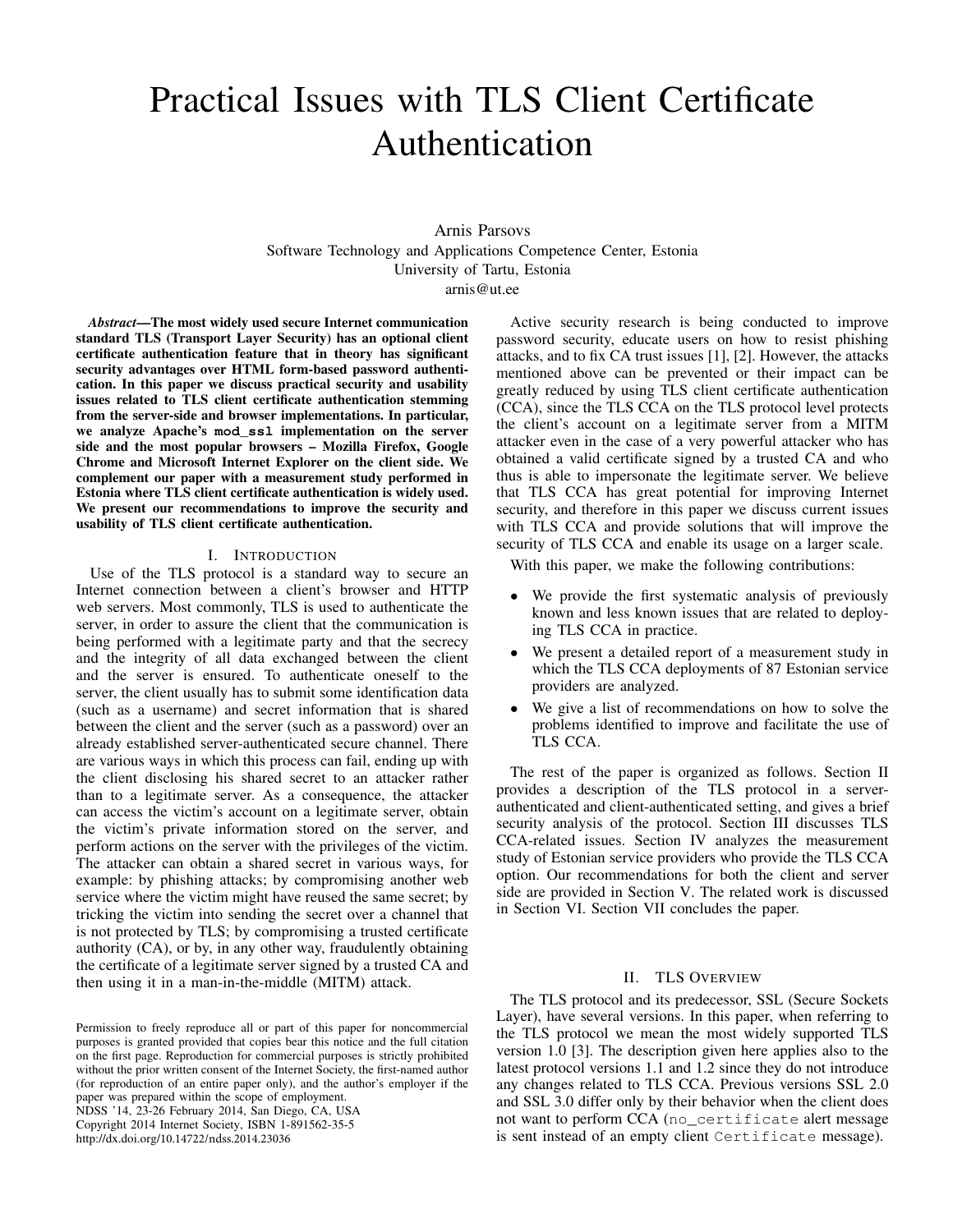#### *A. Server-authenticated TLS Handshake*

Fig. [1](#page-1-0) shows protocol messages exchanged between a client and server during TLS protocol negotiation (for simplicity, we cover only RSA key exchange mechanism). Before encrypted and integrity protected application data can be exchanged, the TLS handshake has to be completed to negotiate commonly supported cipher suites and other protocol parameters.

A TLS connection is initiated by the client's ClientHello message, which contains a list of cipher suites that the client supports and the client's randomness which is unpredictable for every TLS connection. The server replies with the ServerHello message, which contains the server's randomness and one cipher suite selected from the client's ClientHello message. This cipher suite will be used for the TLS session key exchange, encryption and integrity protection. Then, in the Certificate message the server provides one or more X.509 certificates that should be used by the client to build the certificate chain. The first certificate given in the server's Certificate message is assumed to be the server's certificate to which a corresponding private key is in the server's possession. The server finishes its round by sending a ServerHelloDone message. In turn, the client generates a random value – the pre-master secret which should be used by both parties to derive symmetric keys used for the chosen cipher suite – and encrypts it with the server's public key obtained from the server's certificate. The encrypted pre-master secret is sent to the server in the ClientKeyExchange message. Then the client sends a ChangeCipherSpec message which signals to the other party that all further messages coming from the client will be protected by the negotiated cipher suite and symmetric keys. The last handshake message Finished is sent already encrypted and contains a hash of all previous messages exchanged between the client and the server. The server compares the decrypted hash with the hash of all previous handshake messages. The client performs a similar verification with the server's Finished message and the exchange of encrypted application data can now be performed.

Since the client encrypts the pre-master secret with the public key of the server, only the server which possesses the corresponding private key can decrypt the content of the ClientKeyExchange message and thus obtain symmetric keys which are used to protect further communication. In general, TLS is secure against passive and active network attacks as long as the client uses a public key that really belongs to the server he is willing to communicate with. In practice, public-key infrastructure (PKI) is used to verify the authenticity of the public key provided in the server's Certificate message.

#### *B. Client-authenticated TLS Handshake*

In the client-authenticated TLS handshake the server additionally requests the client's certificate by sending a CertificateRequest message. This message contains a list of distinguished names (DNs) of CAs that the server trusts.

This list may be used by the client to choose an appropriate certificate that should be sent to the server in the client's Certificate message. The client's Certificate message, similarly to the server's Certificate message, may contain several certificates that may be used by the server to build the certificate chain up to the CA that the server trusts. If a client does not have a certificate or does not want to

<span id="page-1-0"></span>

Fig. 1: TLS handshake involving CCA and using RSA as key exchange mechanism. The messages related to optional client certificate authentication are emboldened.

perform CCA, the client can send an empty Certificate message and then the server can decide whether to complete the handshake without the client's certificate.

The proof that the client has access to the private key that corresponds to the public key in the client's certificate is given by calculating the hash of all the previous handshake messages exchanged between the client and the server so far and signing it with the client's private key. This signature is sent in the client's CertificateVerify message. The CertificateVerify message is omitted if the client has sent an empty Certificate message.

The main advantage of TLS CCA compared to authentication methods in which a shared secret is disclosed to the server, is that in the TLS CCA process a client proves to the server that he has access to the private key, but the private key itself is never disclosed to the server.

As can be seen, the signature given using the client's private key is bound to the client's and the server's randomness, the server's certificate and the encrypted pre-master secret sent by the client. This means that even an attacker that has obtained the signature in a MITM attack, cannot reuse the signature in any other TLS handshake either with the legitimate server or any other server. As a result, in cases where TLS CCA is used, the attacker cannot impersonate the victim to the legitimate server even if the attacker is able to impersonate the legitimate server. A server impersonation attack is still a problem if the attacker's goal is to obtain sensitive data from the user and not from the server, for example, in a scenario where a user submits sensitive data to the server right away, without being able to detect the impersonation attack in another way (e.g., by visually noticing that the authenticated environment provided by the attacker does not fully replicate the personalized environment of the legitimate server).

Therefore, we see that, at least in theory, TLS CCA is secure even against a very powerful attacker that is able to successfully impersonate the legitimate server.

#### *C. Renegotiation*

The TLS server at any time can send the client a HelloRequest message, thereby requesting the client to initiate a new TLS handshake. In the renegotiation process the messages of the new handshake are cryptographically protected by the cipher suite negotiated in the previous handshake. The practical use of renegotiation could be, for example, to negotiate a stronger cipher suite or to perform CCA if the client at the application level wants to access server resources that must be protected by such security measures according to the server's local security policy.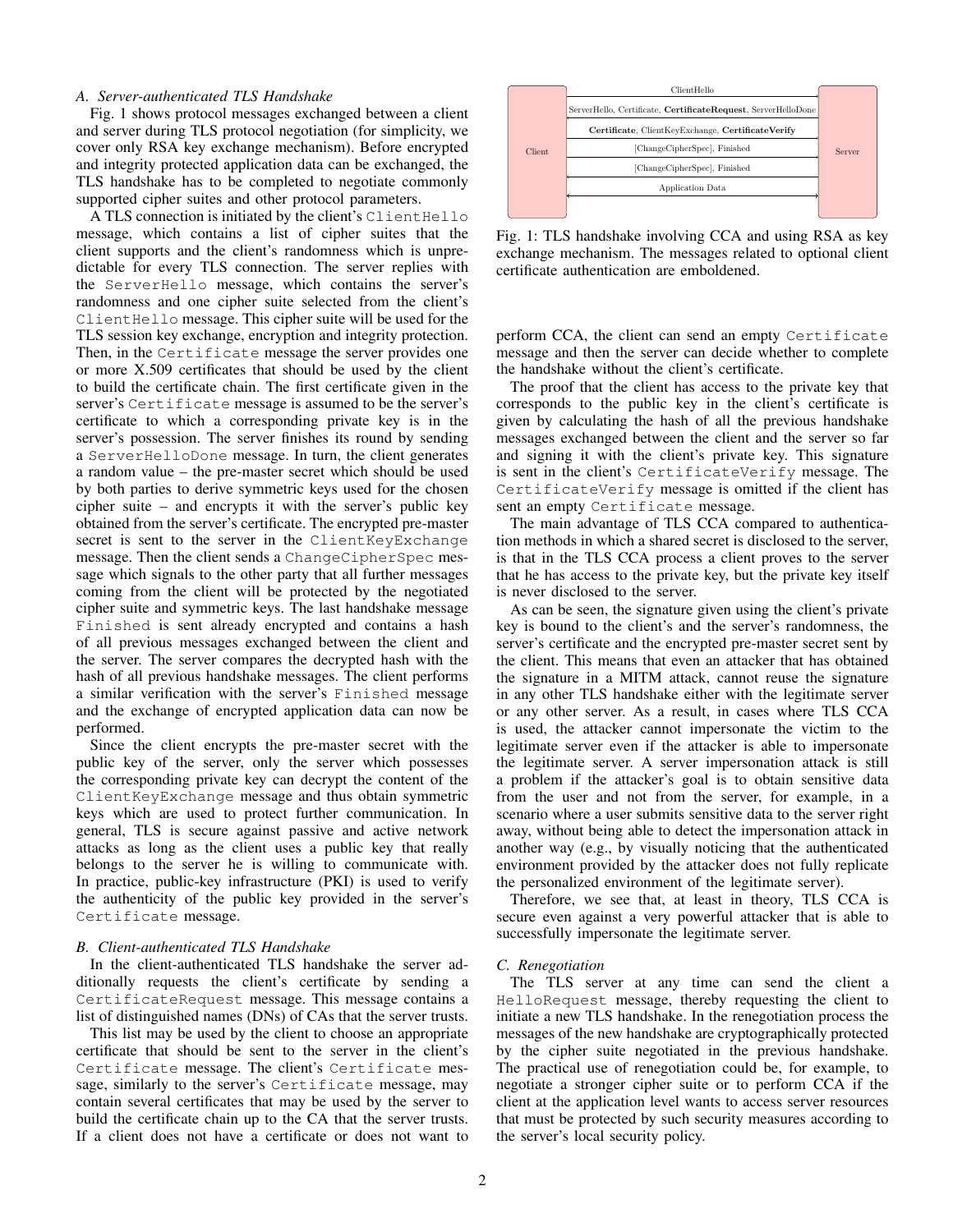The client can also initiate renegotiation by sending a ClientHello message at any time, but there is no practical reason for the client to do that; therefore client-initiated renegotiations are usually disabled by the servers.

#### *D. Session Resumption*

The TLS session resumption feature allows an abbreviated TLS handshake to be performed by skipping the key agreement phase. The client can resume a TLS session by specifying a session identifier in the ClientHello message from the TLS session negotiated previously. If the TLS server is willing to resume the session, the server will reply with the same session identifier in the ServerHello message, otherwise a new session identifier will be included and a full handshake will be performed. The abbreviated handshake saves time by avoiding one round-trip across the network, plus one private key operation on the server side (and one on the client side if CCA has to be performed). Note that instead of storing the session state on the server side, the TLS extension [\[4\]](#page-12-3), which is becoming widely supported, allows it to be stored encrypted on the client side.

Session resumption is especially important when the private key used for CCA is stored in a cryptographic token such as a smart card. If session resumption is not used, the smart card would have to perform a signing operation on every HTTP request that initiates a new TLS connection. That would add a significant delay to the TLS handshake process and would rapidly use up the private key use limit that is often enforced by smart cards.

Note that the effectiveness of the TLS session resumption also depends on the particular browser used and browsing characteristics. For example, if the user navigates to another page before a page has been fully loaded, the current TLS session might be aborted and therefore would become nonresumable.

#### III. PRACTICAL ISSUES

<span id="page-2-0"></span>In this section we will summarize already known problems and describe some new ones we have discovered. We follow the convention that the issues described here, except when explicitly described as our findings, are publicly known or have been identified by others.

To enable TLS CCA on the server side, most service providers use an Apache HTTP server with the module mod\_ssl [\[5\]](#page-12-4), which relies on OpenSSL library to implement TLS functionality. In this section we will analyze server side issues considering only Apache mod\_ssl and in particular legacy branch 2.2 (version 2.2.22), which is currently shipped with most operating systems. All CCA-related aspects described here also apply to the latest stable branch 2.4 (with the exception of client certificate revocation checking). Analysis of less popular TLS CCA implementations such as IIS, Oracle-AS, BigIP and Nginx we leave for future work.

On the client side we will analyze TLS CCA support as implemented in the three most popular browsers – Mozilla Firefox version 19.0 on Linux and Windows 7, Google Chrome version 25.0 on Linux and Windows 7, and Microsoft Internet Explorer (IE) version 9.0 on Windows 7.

#### <span id="page-2-1"></span>*A. Apache mod\_ssl Configuration*

There are several mod\_ssl configuration directives that help to configure CCA on the server side. However, we found that the official mod\_ssl documentation might give an incorrect understanding of the behavior these directives introduce; therefore, we will give a brief but clear description here.

SSLVerifyClient is the main configuration directive regulating TLS CCA. This directive can be specified in a server-wide context or per-directory context. When specified in a server wide context, the setting applies to the initial TLS handshake. If specified in a directory context, the server will request TLS renegotiation after receiving an HTTP request for resources in that directory. If the renegotiation is successful, the request will be processed and the response will be sent back over the renegotiated session.

The default value none of SSLVerifyClient does not require CCA; therefore the server will not include a CertificateRequest message in the TLS handshake. The value require will require CCA, and thus the CertificateRequest message will be included in the handshake. If the client does not provide any certificate in the client's Certificate message or mod\_ssl fails to verify the certificate provided, the TLS handshake will be aborted and a fatal TLS alert message will be sent to the client. The value optional is the same as require, but an empty client's Certificate message will be tolerated. The last possible value optional\_no\_ca is the same as optional, but in addition it allows a client's certificate to be submitted that does not chain up to the CA trusted by the server (because of a bug in OpenSSL [\[6\]](#page-12-5) not yet valid or expired non-self-signed client certificates will also be accepted). The value optional\_no\_ca can be used to perform certificate verification at an application level or to implement PKI-less public-key authentication that uses X.509 certificates as a public-key transport (see Section [III-J\)](#page-7-0).

The SSLCACertificateFile directive specifies a location where self-signed root CA certificates trusted by the server and their intermediate CA certificates are located.

The SSLVerifyDepth directive sets a limit for the length that a certificate chain built in verification process may have.

The SSLCADNRequestFile directive specifies a location of certificates which will be used to build a list of DNs that will be sent in the server's CertificateRequest handshake message. If this directive is not set, the DNs of certificates in SSLCACertificateFile will be used for this purpose.

After a successful TLS handshake, the mod ssl will set environment variables that can be used by the server-side application to perform further authorization based on the data from CCA. For example, variable SSL\_CLIENT\_CERT will contain the PEM-encoded client certificate, and variable SSL\_CLIENT\_VERIFY will contain the value:

- NONE: if the client certificate was not provided.
- *•* SUCCESS: if client certificate verification using the SSLCACertificateFile trust store was successful.
- *•* GENEROUS: if SSLVerifyClient is set to optional\_no\_ca and the client certificate did not chain up to the CA specified in the SSLCACertificateFile trust store (because of mod\_ssl bug [\[7\]](#page-12-6) and [\[8\]](#page-12-7) this is not always the case).
- *•* FAILED:*reason*: contrary to the official documentation this value is not used.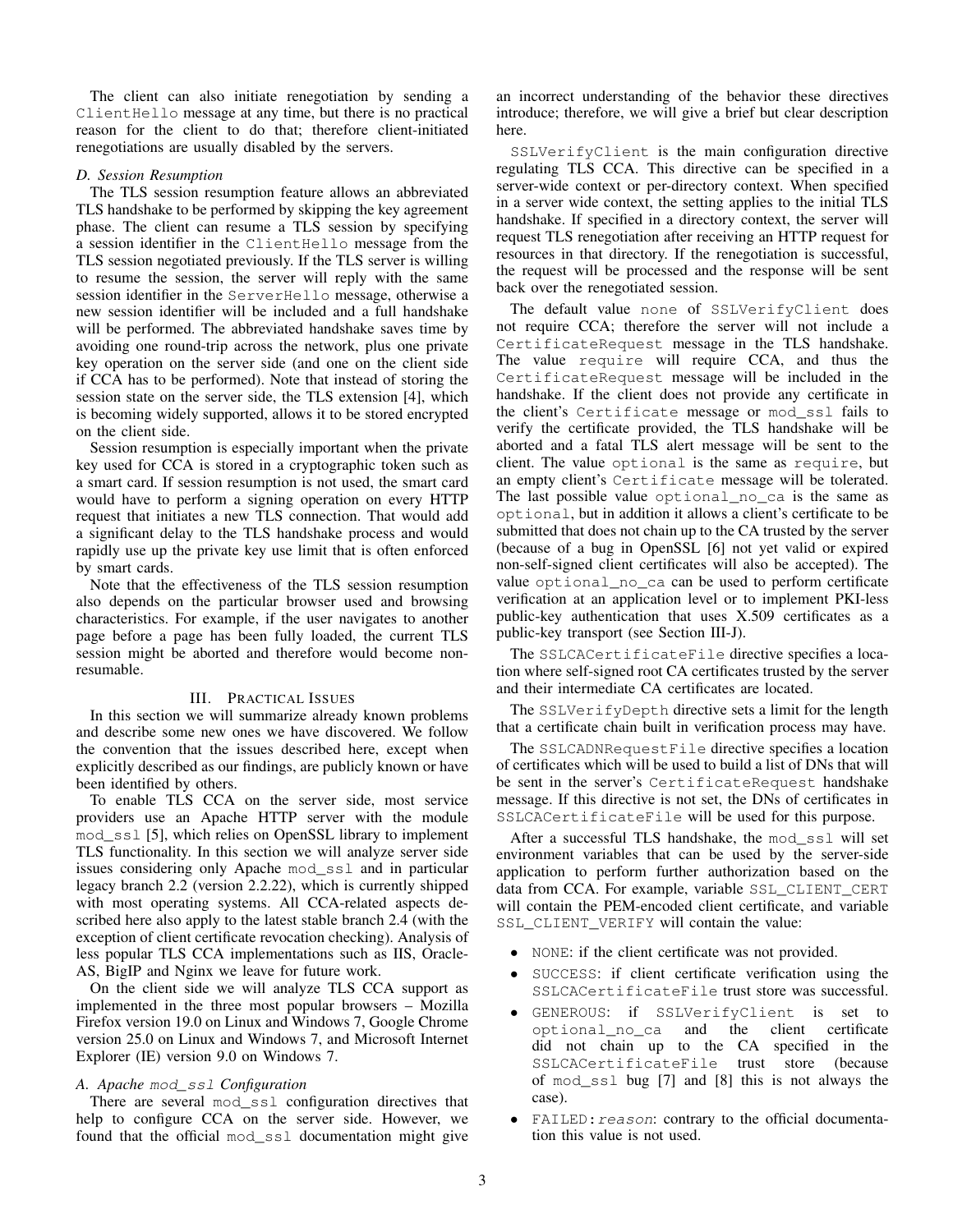#### <span id="page-3-1"></span>*B. Verification*

Certificate verification is performed by OpenSSL using the verification algorithm described in [\[9\]](#page-12-8). Certificates specified in SSLCACertificateFile are loaded into OpenSSL trust store. It is important to emphasize here that for a successful verification the client certificate chain must not only build up to a certificate found in the trust store, but this certificate must also be self-signed. In addition, note that OpenSSL will use extra certificates provided in the client's Certificate message in building the certificate chain. As a result, the configuration options provided by mod\_ssl are not sufficient to implement CCA securely in an advanced public-key infrastructure setting without performing additional verification at the application level.

For instance, the Estonian CA "AS Sertifitseerimiskeskus" (SK) has a root certificate and several intermediate CA certificates, but only one particular intermediate CA issues authentication certificates for natural persons that are loaded into an Estonian ID card (a smart card storing corresponding RSA keys). A straightforward approach, as instructed by SK [\[10\]](#page-12-9), to put into SSLCACertificateFile the SK root certificate and the certificate of an intermediate CA issuing ID card authentication certificates, will actually not guarantee that in the case of successful authentication the accepted client certificate will be signed by that particular intermediate CA. The verification process will also be successful in the case where a client certificate is issued by SK root CA directly or by any other intermediate CA issued by the SK root CA.

This can be exploited in practice by, for example, compromising some other intermediate CA that is used for other purposes (e.g., testing) and therefore has weaker protection, or by fraudulently obtaining a certificate from another intermediate CA that is meant to be used in a different context and thereby has a lower assurance level and less stringent requirements for identity verification in the registration process. Finally, it might hold that intermediate CAs are operated by mutually hostile parties.

It is not trivial to perform certificate chain post-verification at application level. The mod\_ssl exports the client certificate in the SSL\_CLIENT\_CERT environment variable and extra certificates provided in the client's Certificate message in the SSL\_CLIENT\_CERT\_CHAIN\_*n* variables (not preserved on session resumption), but the chain used in the verification process is not exported.

Most TLS CCA deployments in practice use require or optional values for the SSLVerifyClient configuration directive, and as we have found from private discussion with service providers, the only verification step performed at the application level is to check whether the commonName attribute of the subject DN in the client certificate contains the name and personal identity code of the natural person in the expected form (mod\_ssl provides subject DN in the environment variable SSL\_CLIENT\_S\_DN or it can be extracted from the client certificate using, for example, the function openssl\_x509\_parse()<sup>[1](#page-3-0)</sup> available in PHP). If this check succeeds, the person is assumed to be authenticated and the server-side application continues with the authorization using the extracted personal identity code.

<span id="page-3-2"></span>*C. Reconnaissance*

We found that all mod\_ssl and OpenSSL client certificate verification checks are done before the client has sent his CertificateVerify message proving that he is in possession of a corresponding private key. This allows the enumeration of the server's trust settings by using certificates which may be easily obtained by the attacker. For example, an attacker could send an arbitrary certificate in the client's Certificate message and observe whether the server aborts the handshake by sending an alert message before receiving the client's CertificateVerify message. If the server does not abort the connection, the attacker can conclude that the certificate in question is indeed located in the server's SSLCACertificateFile trust store (unless SSLVerifyClient is set to optional\_no\_ca). Note that the server's trust settings in the form of DNs of the CAs located in the server's trust store are also disclosed in the CertificateRequest message, if not explicitly overridden by the SSLCADNRequestFile directive.

The value of SSLVerifyClient can be similarly determined, for instance, by sending an arbitrary self-signed client certificate in a TLS CCA handshake. If the handshake succeeds, the SSLVerifyClient is set to optional\_no\_ca. Otherwise, an empty Certificate message can be sent to distinguish between optional and require.

However, we have discovered that an attacker can also determine the SSLVerifyDepth value if the attacker has any root certificate that is located in the server's SSLCACertificateFile trust store. In order to do that an attacker has to send a fake certificate chain in the client's Certificate message, that chains up to any root certificate in the server's SSLCACertificateFile trust store. Certificates in the fake chain have to contain the correct issuer description so that the certificate chain building algorithm in OpenSSL succeeds; however, the signatures on the certificates must be invalid. If the SSLVerifyDepth has been exceeded, the server will abort the handshake by sending a certificate\_unknown alert message. However, if the SSLVerifyDepth was not exceeded, OpenSSL will continue with signature verification on the certificate chain, which will fail and the TLS handshake will be aborted with a decryption\_failed alert message. If the SSLVerifyClient option optional\_no\_ca is used, the attacker can send a fake chain that chains up to any attacker's chosen self-signed root CA certificate that is included in the attacker's Certificate message. In this case, if the SSLVerifyDepth has been exceeded the handshake will fail with an unknown\_ca alert message.

#### <span id="page-3-3"></span>*D. Privacy of Client's Certificate*

As can be seen in Fig. [1,](#page-1-0) the client's Certificate message is sent before encryption has been applied; therefore, the content of a client's certificate is available to passive network attackers. Certificates issued by CAs to natural persons usually contain at least the name and personal identity code of a person. Even if a certificate does not include any personal data, the public key in the certificate can be used by a passive network attacker to track the client. A TLS extension [\[11\]](#page-12-10) has been proposed for standardization to the IETF Network Working Group that allows a client certificate to be encrypted in the initial TLS handshake by moving the client's Certificate message after the client's ChangeCipherSpec message.

<span id="page-3-0"></span>[<sup>1</sup>http://www.php.net/manual/en/function.openssl-x509-parse.php](http://www.php.net/manual/en/function.openssl-x509-parse.php)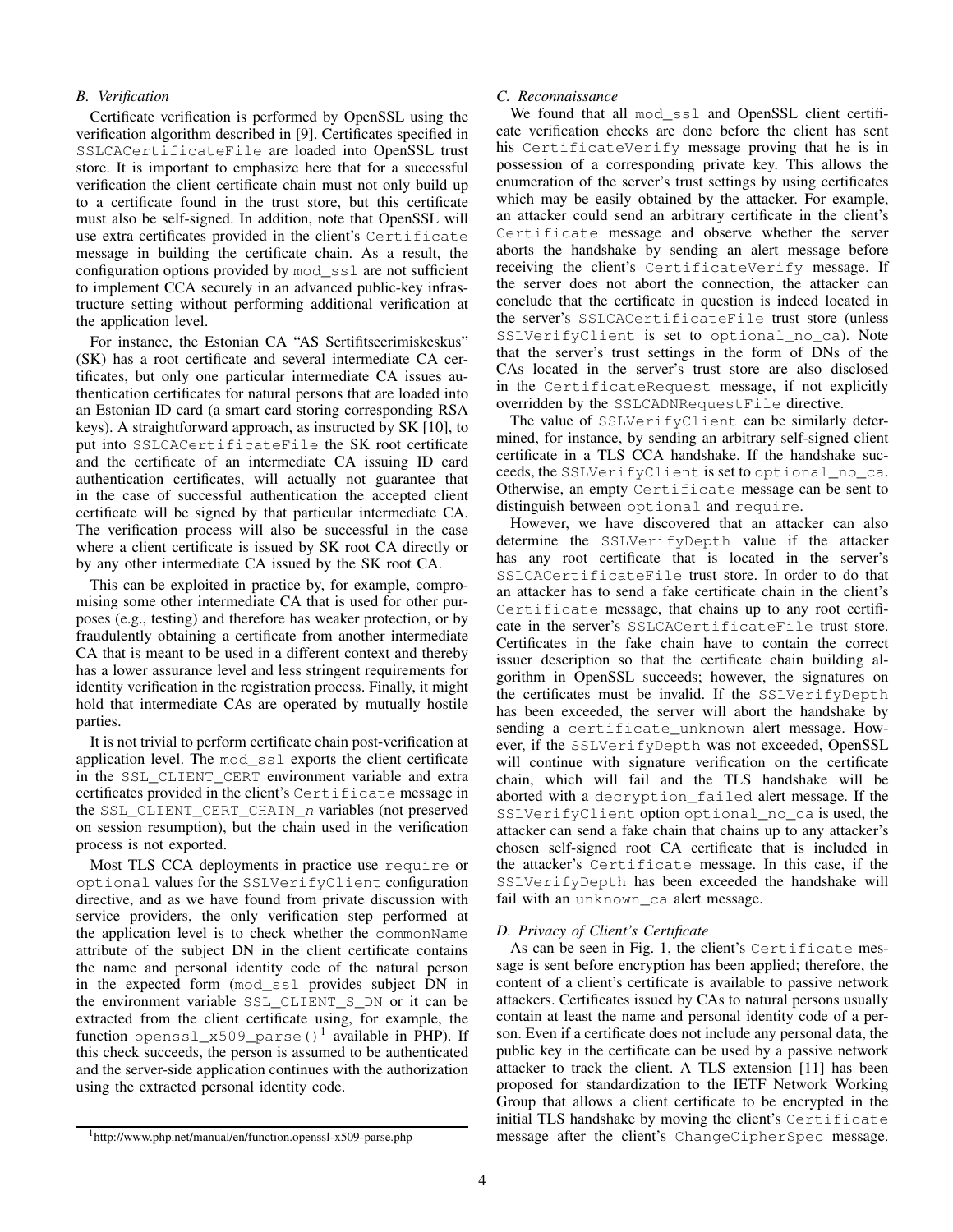Another proposed TLS extension [\[12\]](#page-12-11) provides opportunistic encryption for the whole TLS handshake. However, these extensions have not yet been standardized and even if they had, it would take years for them to be widely deployed and supported.

A practical workaround that can be used to protect the client certificate is for a server to request the client certificate on renegotiation. This way, the client's Certificate message will be encrypted by the cipher suite negotiated by the previous TLS negotiation. As stated before, this can be configured by specifying mod ssl configuration directive SSLVerifyClient in the Apache directory context. However, the renegotiation has a negative impact on performance, since an additional handshake is performed when renegotiating. The performance can be improved if the TLS session resumption is enabled by both a client and a server. Unfortunately, recent versions of mod\_ssl do not support resumption of TLS sessions that have been established on renegotiation [\[13\]](#page-12-12).

We have observed that none of the browsers analyzed warn the user about the privacy leak if the TLS server requests CCA on initial TLS negotiation.

#### *E. Denial-of-service Attack Vectors*

The TLS CCA enabled mod\_ssl faces additional denialof-service (DoS) attack vectors. On the server-side OpenSSL has to perform ASN.1 parsing on arbitrary certificates that are provided in the client's Certificate message. The signatures on a built chain have to be verified and the client's signature of handshake messages provided in the client's CertificateVerify message must also be verified. Parsing of ASN.1 structures is not a trivial task and OpenSSL has had security vulnerabilities that can be exploited if ASN.1 parsing is performed on untrusted data [\[14\]](#page-12-13). Recently a DoS attack tool $2$  has been released which exploits computational asymmetry in a server-authenticated TLS handshake.

But what impact might the TLS CCA have on a server? We found that there are several limitations enforced by OpenSSL:

- *•* the handshake will fail if the client's Certificate message is larger than 100 kilobytes;
- *•* the handshake will fail if the CertificateVerify message is larger than 512 bytes, which means that the maximum length of the RSA modulus that the client's public key can have is 4096 bits.
- *•* chain building will stop when its depth exceeds 100;
- *•* the signatures of the certificate chain will not be verified if the chain is larger than the depth configured by the mod\_ssl SSLVerifyDepth directive;

In addition to the above, signature verification will not be performed and will fail if the modulus of the RSA public key is larger than 16384 bits or if the public exponent for a RSA public key whose modulus is larger than 3072 bits is larger than 64 bits. Our experiment shows that with an "Intel Core 2 Duo U7700@1.33GHz" processor, 26 RSA verifications per second can be performed with a public key having a 16384 bit modulus and the maximum allowed 64-bit public exponent, and only 20 RSA verifications per second with a public key having a 3072-bit modulus and a 3072-bit public exponent.

Since the signatures on a certificate chain are verified starting from the root CA certificate down to the client certificate, an attacker would need to have a certificate in a certificate chain whose public key had these characteristics and was signed by a CA that chained up to a root CA located in server's SSLCACertificateFile trust store, which is unlikely to happen. Unfortunately, if the SSLClientVerify is set to optional\_no\_ca, the attacker can provide an arbitrary certificate chain in the Certificate message and signatures will be verified by OpenSSL as long as the chain does not exceed the depth limit configured by SSLVerifyDepth. The default configuration value for SSLVerifyDepth is 1, which would result in OpenSSL performing two signature verification operations per handshake – one to verify the signature on the certificate chain and another to verify the signature given in the CertificateVerify message. The worst case scenario, where SSLClientVerify is set to optional\_no\_ca and SSLVerifyDepth is set to 100, would allow an attacker to send a certificate chain in a Certificate message containing 75 certificates (whose public keys have a 3072-bit modulus and a 3072-bit public exponent) reaching almost 100KB of the maximum allowed for a Certificate message size, and would force a server that had the processor described above to spend four seconds of wall time processing the handshake.

Another DoS attack vector exists if the server requests TLS CCA on renegotiation after receiving an HTTP request. The problem in this scenario is that the request body of an HTTP request has to be buffered by the server before renegotiation is performed and the request body can be processed or discarded by the target resource [\[15\]](#page-12-14). To prevent possible memory exhaustion by a DoS attack, mod\_ssl provides configuration directive SSLRenegBufferSize, which limits the request body size that may be buffered by the server (the default value is 256KB). If the client sends a larger request body, the server will return error 413 Request Entity Too Large. This creates a problem if the server must support large POST requests. The workaround that can be used by the client is to include a header field Expect: 100-continue in the request header sent to the server, sending the request body only after the TLS CCA has been performed and the server has responded with status code 100 Continue [\[15\]](#page-12-14). Unfortunately, this mechanism is not used by browsers [\[16\]](#page-12-15) and therefore servers that require TLS CCA on renegotiation and must support large POST requests will have to set SSLRenegBufferSize to a large value, thereby providing a DoS attack vector.

#### <span id="page-4-1"></span>*F. Freshness of the Client's Proof*

In a CCA process the client proves to the server that he has access to the private key that corresponds to the public key in the client's certificate. This is done by signing a message digest of previously exchanged TLS handshake messages and providing a signature in the client's CertificateVerify message. For a server-side application it is crucial to determine the freshness of this proof. For example, the server's security policy might require that before some authenticated action can be performed, the client must prove that he has had recent access to his smart card. We have found that there is no environment variable provided by mod\_ssl that could be used to reliably determine the freshness of the proof given in the TLS CCA process. From the protocol description we see that the client cannot compute a signature before the server has sent its ServerHello message which contains the server's randomness and therefore cannot be predicted by the client,

<span id="page-4-0"></span>[<sup>2</sup>http://www.thc.org/thc-ssl-dos/](http://www.thc.org/thc-ssl-dos/)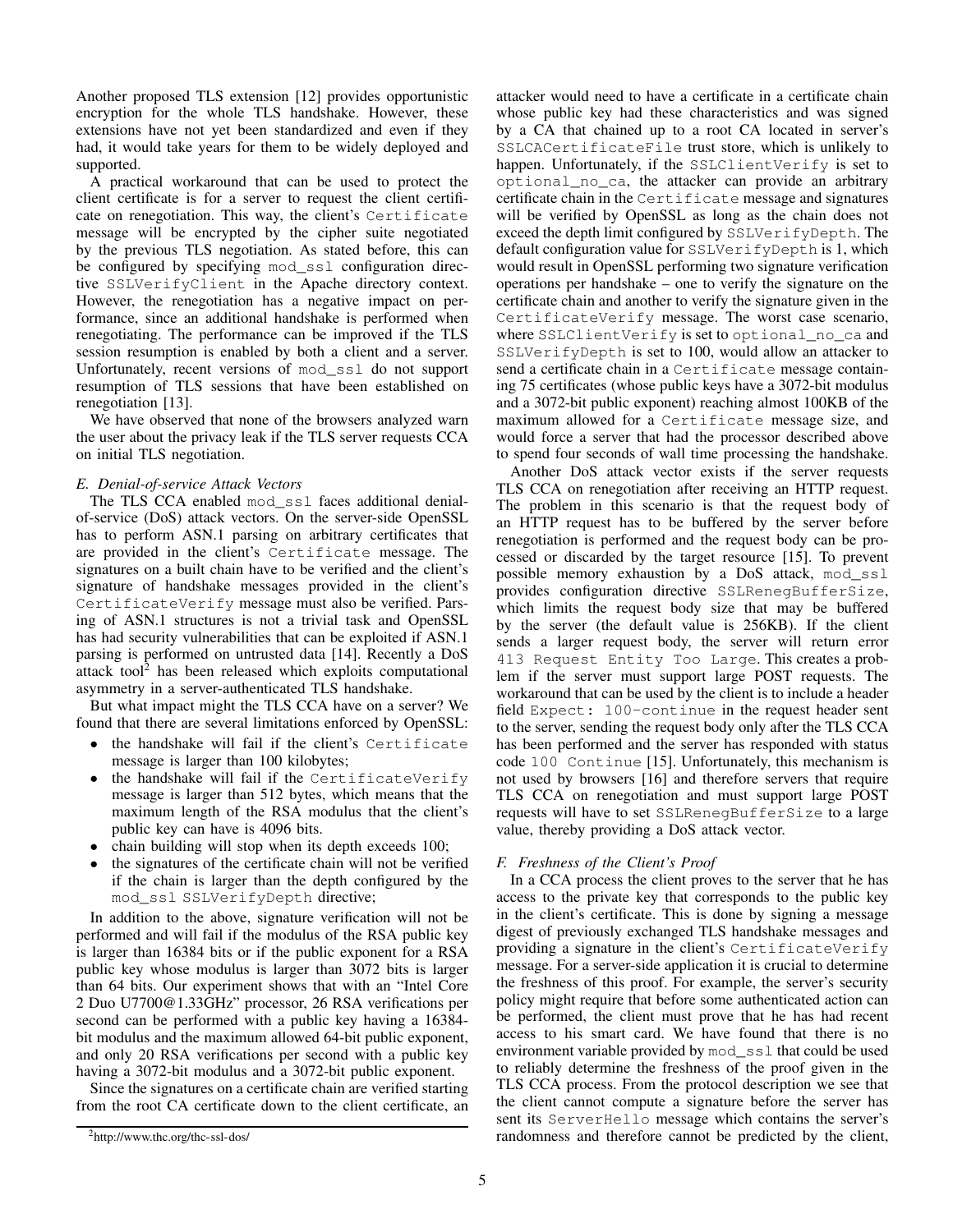while the contents of all further messages up to the client's CertificateVerify message can be predicted by the client. Therefore, the freshness of a client's possession of the private key could be determined by the timestamp indicating the moment when the server sent its ServerHello message.

We found that even if TLS session resumption is not enabled, the time of the HTTP request cannot be reliably used by the server-side application to calculate the freshness of the client's proof of possession. The assumption does not hold that the TLS connection will timeout if the CertificateVerify message is not provided soon enough after the ServerHello message. OpenSSL itself does not enforce a timeout, but Apache has a default timeout set to 300 seconds, configurable by the TimeOut directive. However, this timeout counter will be reset whenever new data is added to the read or write buffer. By using TLS fragmentation and sending empty TLS message fragments the TLS connection can be kept open for an unlimited amount of time before sending a CertificateVerify message.

After the DoS attack tool Slowloris [\[17\]](#page-12-16) was released (the tool tries to open many connections to the target server and keep them open as long as possible), the Apache HTTP server starting from version 2.2.15 includes the module mod\_reqtimeout [\[18\]](#page-12-17) that imposes restrictions on the minimum transfer speed and the time a client is allowed to stay connected. Debian GNU/Linux and most software distributions based on Debian ship Apache with mod\_reqtimeout enabled by default. The default configuration will force the connection to be terminated if the client's HTTP request header is not received within 40 seconds. However, the total time for receiving an HTTP request body is not enforced as long as the first byte of the request body is received in the first 10 seconds and then the minimum data transfer rate of 500 bytes per second is maintained [\[19\]](#page-12-18). Since the TLS renegotiation process is part of the request body receiving process [\[18\]](#page-12-17), the renegotiation handshake can be kept open for an unlimited amount of time as long as the data rate of 500 bytes per second is maintained. In practice, one TLS record containing an AES encrypted empty handshake message that is padded to the maximum allowed length will have a size of 277 bytes; therefore two such TLS records must be sent in a second to maintain the required data rate of 500 bytes per second.

As a result, many servers requiring TLS CCA might not put a time constraint on an attacker for obtaining a signature once the data to be signed is known. This can be exploited, for example, in the Estonian ID card case if the victim provides a padding oracle to the attacker. Since forging a signature using a padding oracle attack requires thousands of oracle calls to the ID card, the attacker can obtain forged signature only several hours after the data to be signed is known [\[20\]](#page-12-19). We see that this limitation might not be a problem, and therefore a padding oracle attack can be practically exploited to perform CCA on behalf of the victim if the attacker has access to such an oracle.

Even if a server-side application could obtain the time the client performed CCA, we face another problem. Server-side scripting engines do not provide function calls that could be used to communicate to the underlying mod\_ssl that a particular TLS session should be cleared in order to request client certificate re-authentication, and as will be discussed further, browsers also do not provide API, which could be used to force a TLS session deletion from the client side.

#### *G. Certificate Revocation Checking*

At mod ssl level client certificate revocation checking can be performed using a certificate revocation list (CRL). The SSLCARevocationFile directive specifies a location where CRLs used for certificate chain revocation checking are located. Only direct CRLs are supported and only these certificates will be checked for which CRLs are provided. When CRL files are updated, the Apache process must be gracefully restarted (using signal USR1) in order to reload CRLs. The TLS CCA handshake will fail if an outdated CRL is specified i.e., if nextUpdate is in the past. However, there is no check of whether thisUpdate is not in the future, and therefore outdated CRLs used by servers with a backward system time will not be detected.

In mod\_ssl version 2.4, the revocation checks can also be performed using the Online Certificate Status Protocol (OCSP).

#### <span id="page-5-1"></span>*H. CCA Audit Trail*

HTML form-based password authentication provides a flexible way to record authentication success and failures at application level. However, in the case of mod\_ssl, the CCA failure resulting from any reason will end with a TLS handshake failure without reaching the application level. Therefore CCA auditing must be done at the mod\_ssl level.

Unfortunately, the logging provided by mod\_ssl is not sufficient. When using the LogLevel value error, only general CCA success and failure messages are logged. When LogLevel is set to value debug, which provides the maximum verbosity level, the subject DN of the certificate and the packets received by OpenSSL are also dumped into the log file; however, if the CCA is performed on renegotiation, the packets of the handshake dumped are in an encrypted form.

In order to fully benefit from the auditing process, the full TLS CCA handshake should be logged in a decrypted form. This would allow investigation of the precise reasons for authentication failure, and in a case of successful CCA, the handshake messages could be used by a server as proof that the server was interacting with a client who possessed the private key corresponding to the client's certificate. The proof would even give an indication about the time period, since the randomness in the ClientHello and ServerHello messages contains the timestamp of the client and server and the server's Certificate message contains the validity period of the certificate.

#### <span id="page-5-0"></span>*I. CCA Support in Browsers*

When a server requests the CCA, the browser has to ask the user whether to perform CCA and which certificate should be used for that. The client certificate selection windows as implemented by browsers can be seen in Fig. [2.](#page-6-0) The Chrome browser has a different selection window in Linux and Windows, since in Linux it uses the NSS library to implement TLS while on Windows it uses SChannel and Windows certificate management facilities.

As can be seen, the client certificate selection windows provide different levels of detail. Chrome uses the address from the address bar to indicate the CCA requesting party, while Firefox shows information from the server's certificate. Unfortunately, the IE in its client certificate selection window does not even try to inform which party is requesting CCA.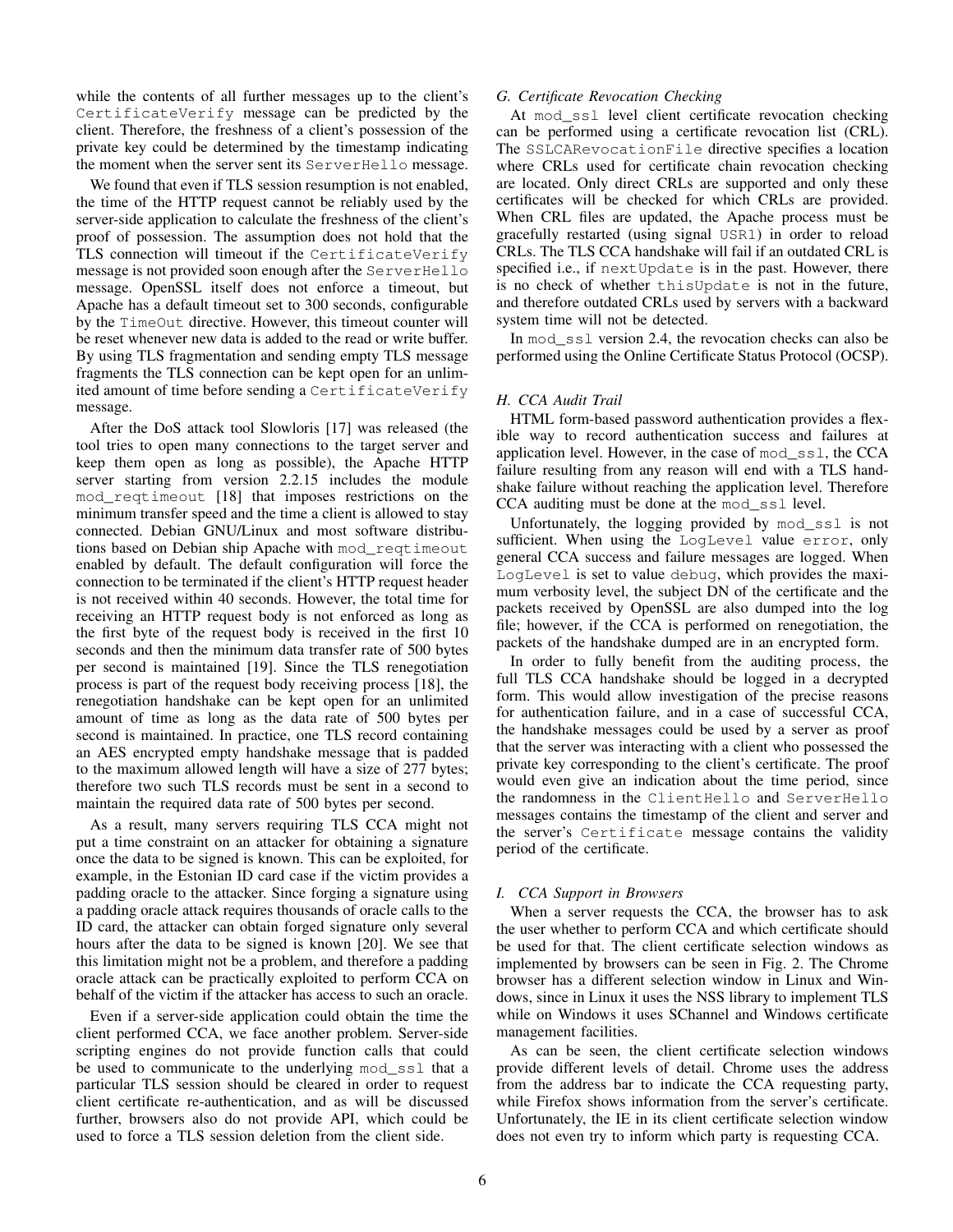<span id="page-6-0"></span>

(a) Firefox under Linux (b) Chrome under Linux

| <b>Windows Security</b>                                                                                | $\overline{\mathbf{x}}$ |
|--------------------------------------------------------------------------------------------------------|-------------------------|
| Select a Certificate                                                                                   |                         |
| Authentication PARŠOVS                                                                                 |                         |
| Issuer: ESTEID-SK 2011<br>Valid From: 10/23/2012 to 10/23/2015                                         |                         |
| Click here to view certificate prope                                                                   |                         |
| arnis@ut.ee's StartCom Ltd<br>Issuer: StartCom Class 1 Primary Int<br>Valid From: 4/7/2013 to 4/8/2014 |                         |
| OK<br>Cancel                                                                                           |                         |

(c) IE under Windows 7 (d) Chrome under Windows 7

Fig. 2: Client certificate selection windows

The list of certificates in the selection window is filtered according to the list of CA DNs provided in the server's CertificateRequest message. If a server sends an empty list of DNs, the browser offers to select any client certificate that the user has. Certificates whose purpose specified in the certificate extensions is not consistent with CCA are not listed in the certificate selection window. In addition, IE and Chrome will not list client certificates that are not yet valid or have expired. If the user has no suitable client certificates for authentication the certificate selection window is not shown and an empty client Certificate handshake message is sent.

The Firefox certificate selection window has an additional option "Remember this decision" which is enabled by default. In practice, browsing with this option disabled would significantly degrade the user experience, since the user would be asked to select the certificate again whenever a new TLS session was established with the server. IE and Chrome do not even support disabling this option and automatically cache certificate choice for a particular server until the browser has been restarted or the user has manually cleared the TLS cache [\[21\]](#page-12-20) (in Firefox: "Tools" – "Clear Recent History" – "Active Logins", in IE: "Tools" – "Internet Options" – "Content" – "Clear SSL state", in Chrome not implemented [\[22\]](#page-12-21)).

However, the caching of the client certificate choice creates another usability and security issue. If the user has selected the wrong certificate and wants to authenticate with a different one or wants to prevent the browser from performing further CCA with the server (e.g., after logout), the user has to restart the browser or manually clear the TLS cache, disturbing all connections in the current browsing session.

Firefox exposes a non-standard JavaScript function window.crypto.logout() [\[23\]](#page-12-22) which clears the TLS session cache and certificate choice for the server in whose browser security domain the function is called. This function can be used by server-side applications to provide true logout functionality and the possibility for the user to re-authenticate with a different client certificate.

Unfortunately, similar functionality is not provided by Chrome [\[24\]](#page-12-23). However, Chrome clears the client certificate choice if the TLS CCA handshake is not successful, thereby preventing deadlock if the user has chosen the wrong client certificate and it is being refused by the server at the TLS handshake level (Firefox and IE do not prevent deadlock in this situation). To implement CCA logout functionality in Chrome, the behavior described above can be used as a workaround. For example, by configuring on the server side and then requesting in the browser a specific server resource that will fail the TLS CCA handshake if requested:

```
<Directory /var/www/handshake_fail/>
SSLVerifyClient require
SSLVerifyDepth 0
</Directory>
```
In the case of IE, the IE specific JavaScript function document.execCommand() with the parameter "ClearAuthenticationCache" can be used. However, it should not be used by responsible web sites, since when called, not only will the TLS session and client certificate choice be deleted, but also all session information including HTTP cookies and authentication, and not only for the site that called it but all sites in the current browser session [\[25\]](#page-12-24). In our opinion the behavior provided by this function creates a security issue itself.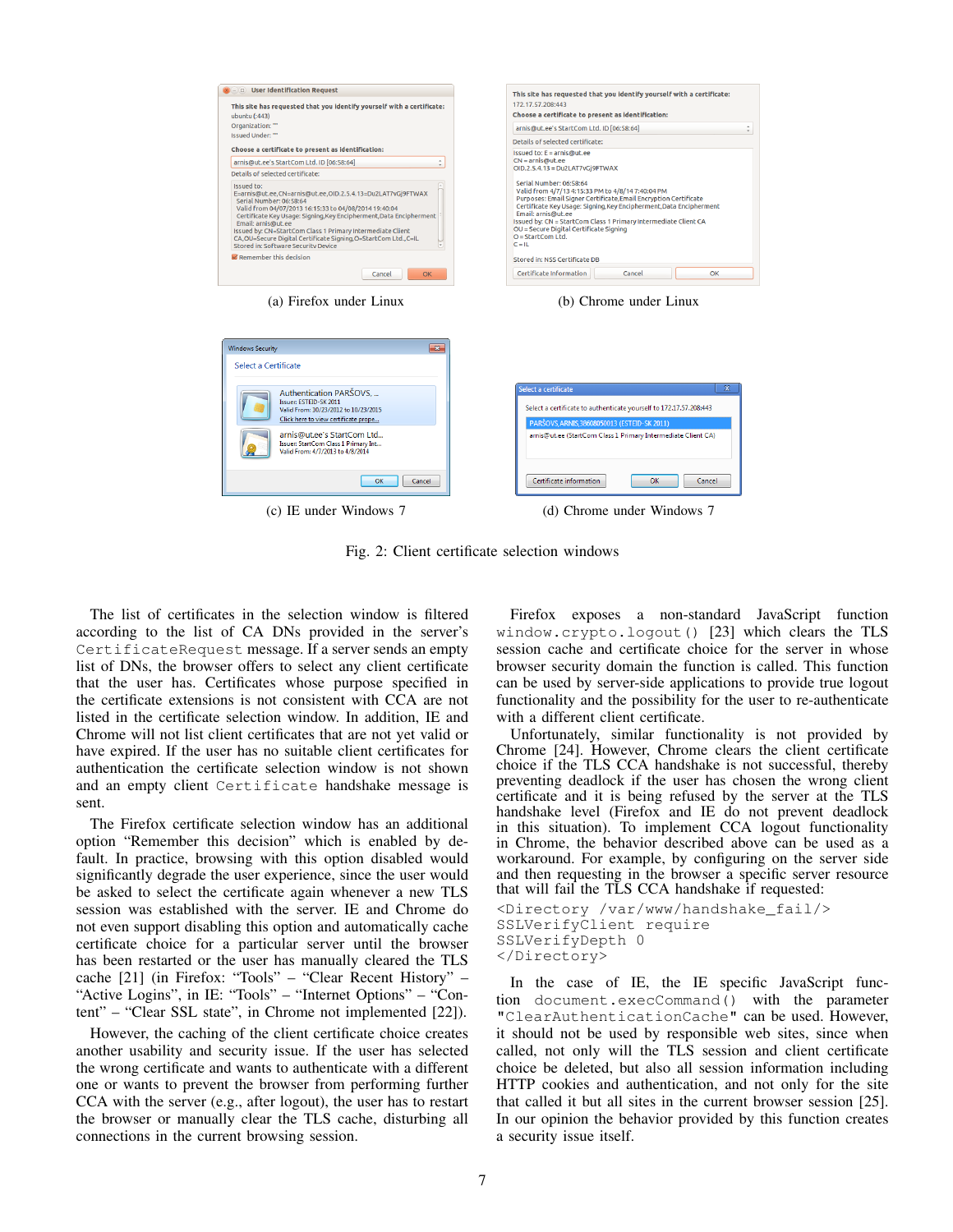<span id="page-7-1"></span>

Fig. 3: Chrome TLS CCA UI improvements proposed [\[26\]](#page-12-25)

The lack of a standard JavaScript API that could be called by web sites to clear the client certificate choice and TLS session cache, prevents web sites using TLS CCA from exercising login and logout functionality as currently available when HTML form-based password authentication is used.

An alternative solution is to implement the logout functionality in a browser's user interface (UI). The suggested UI would show in the browser address bar the client certificate that has been used for TLS CCA to the server and would allow the client certificate choice to be changed (see Fig. [3\)](#page-7-1) [\[26\]](#page-12-25).

Unfortunately, we find little value in these UI improvements, since this functionality will not be available in cases where TLS CCA is used only in the authentication phase or when TLS CCA is performed by a separate server, since in these cases, an authenticated web session will be bound to the HTTP cookie and not to the client certificate (see Section [IV-B4\)](#page-9-0).

Another significant usability issue in the multiple client certificate use scenario is that the client certificate selection windows of the browsers provide client certificates sorted by fixed rules and not by their use frequency.

#### <span id="page-7-0"></span>*J. Client Certificate Enrollment*

In Estonia, client certificates are distributed to residents by including them in their ID card, which is a mandatory identity document in the form of a smart card. The ID card contains a public-key certificate signed by the state-supported CA and the corresponding RSA key pair that can be used for TLS CCA.

However, it is a wrong assumption that TLS CCA requires the use of PKI and CAs. A client certificate that is issued by a trusted CA is required only in cases where the client has no account on a server and where the server would be required to know the user's government issued identity for opening such an account. Most service providers only care about a user's identity established after the registration process. Therefore, in the process of account registration or after that, any service provider can register a client's certificate, and this can be used to authenticate the user thereafter. The server can register the client certificate by performing TLS CCA with a certificate chosen by the user, or if the user does not have or does not want to use an existing certificate, the server can request the user's browser to perform key pair generation and certificate enrollment using the HTML5 <keygen> element supported by both Chrome and Firefox. If the user has a cryptographic token (e.g., a smart card) and a proper PKCS#11 module loaded into the browser, the RSA key pair can be generated and the certificate loaded right into the token. In IE, similar functionality exists using CertEnroll ActiveX control [\[27\]](#page-12-26). Using a client certificate just as a transport for a public key that is bound to the user's account does not benefit from centralized certificate revocation and replacement, but password-based authentication does not have these benefits either.

Compared to password authentication, CCA has a client certificate portability problem. Client certificates loaded into cryptographic tokens are portable; however, modern mobile devices that are increasingly used for browsing do not have interfaces for cryptographic tokens, or if they have, the use of external hardware with mobile devices is rather inconvenient. Certificates and their corresponding private keys which are stored in a browser can be manually exported and imported in other devices. Unfortunately, Firefox  $Sync<sup>3</sup> - a$  secure browser synchronization feature in Firefox, does not provide synchronization of client certificates. As an alternative, password authentication could be used to authenticate to a service provider in order to obtain a new device-specific client certificate.

#### *K. Security Against Server Impersonation*

Recent incidents involving the compromise of trusted CAs DigiNotar [\[28\]](#page-12-27) and Comodo [\[29\]](#page-12-28) and reported misbehavior of the CAs Trustwave [\[30\]](#page-12-29) and TURKTRUST [\[31\]](#page-12-30) show that MITM attacks using fraudulent certificates issued by trusted CAs are very realistic. Even if an attacker is not powerful enough to obtain a certificate issued by a trusted CA, he can perform a MITM attack using a self-generated certificate and if the victim clicks through browser security warnings, can achieve successful impersonation of the legitimate server.

As was stated before, if the TLS CCA is used, even a very powerful attacker that can successfully impersonate a legitimate server, cannot reuse the proof given in a CertificateVerify message to impersonate a victim to the legitimate server. Unfortunately, such an attacker can still compromise the client's account on the legitimate server by exploiting the design features of modern web browsers, in particular, the same-origin policy [\[32\]](#page-12-31) which will not isolate client-side scripts that are served over an impersonated TLS connection to the attacker and client authenticated TLS connection to the legitimate server. As a result, such an attacker will be able to execute a cross-site scripting attack in the context of the legitimate server which is enough to retrieve information available to the victim's browser and to execute actions chosen by the attacker [\[33\]](#page-12-32). While the crosssite scripting exploitation brings additional complexity to the MITM attack, an attack like this cannot be excluded in highly targeted attacks.

Note that this complicated cross-site scripting attack is required only if the legitimate server requires TLS CCA also after the authentication phase. If the legitimate server binds the authenticated session only to an HTTP cookie, the attacker can impersonate the client by obtaining the HTTP cookie, which will be disclosed by the victim's browser's same-origin policy sending it over the impersonated TLS connection.

In order to prevent these attacks, a browser's same-origin policy should be changed to isolate content that is served over connections that are authenticated with different server certificates. We encourage browser developers to implement support for a strong locked same-origin-policy, as described in [\[33\]](#page-12-32) and enable web sites to opt-in, just as it is possible to opt-in for the HTTP Strict Transport Security policy [\[34\]](#page-12-33).

<span id="page-7-2"></span>[<sup>3</sup>https://www.mozilla.org/mobile/sync/](https://www.mozilla.org/mobile/sync/)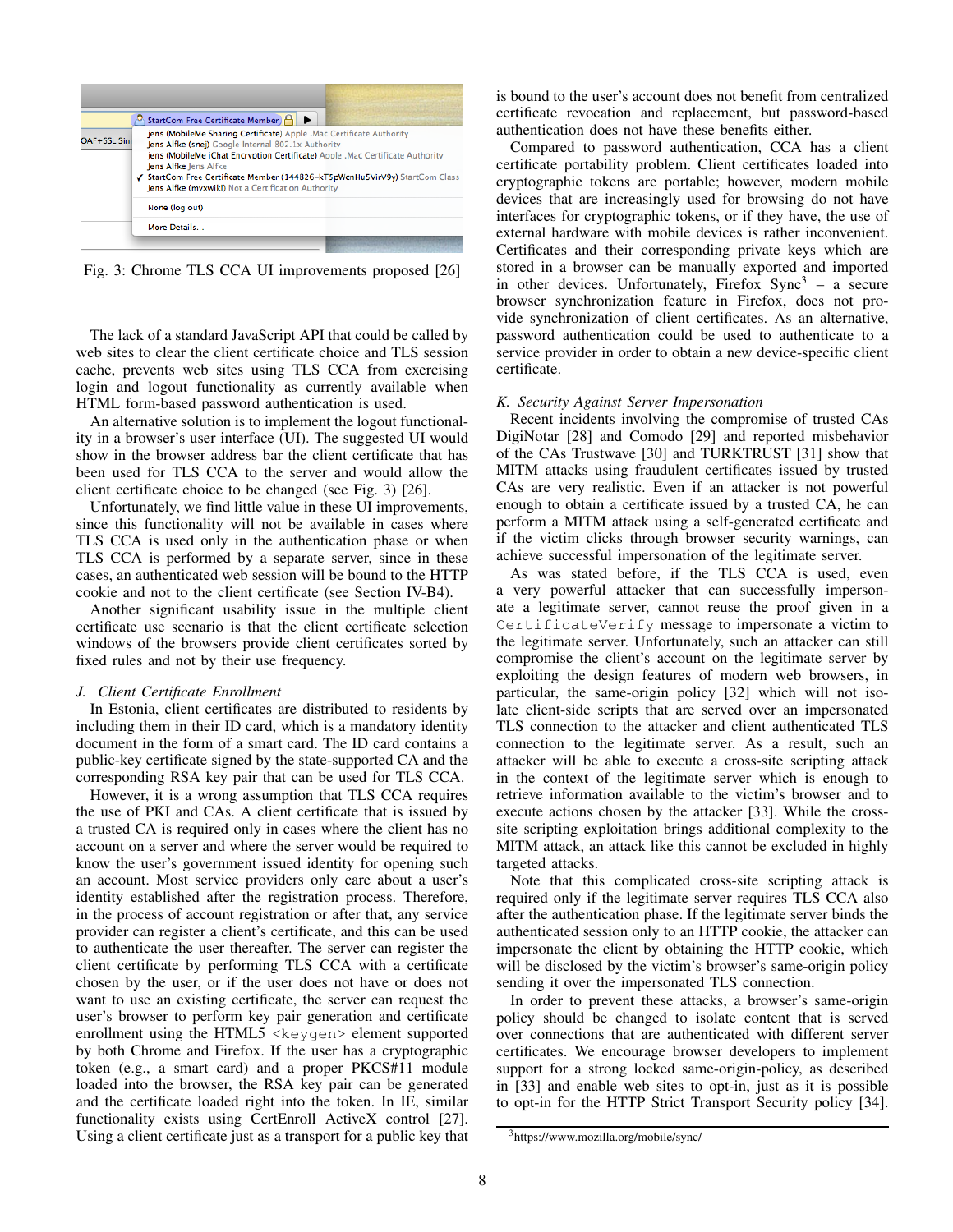The availability of a strong locked same-origin-policy would also bring a practical security value to Extended Validation (EV) server certificates, since an attacker who has fraudulently obtained a low-assurance Domain Validation (DV) certificate would not be able to hijack an EV authenticated connection to the legitimate server [\[35\]](#page-12-34).

Note that an opt-in for a strong locked same-origin-policy will not help against attackers who are capable of impersonating TLS servers, if the web site imports or exports content from/to other origins [\[36\]](#page-12-35).

## IV. ESTONIAN MEASUREMENT STUDY

### <span id="page-8-0"></span>*A. Background*

Every Estonian citizen who has reached 15 years of age must obtain a state-issued ID card in the form of a smart card that contains two public-key certificates and corresponding RSA key pairs. One can be used for TLS CCA and another for qualified digital signatures. This has led to the high popularity of TLS CCA in Estonia, where every major service provider has implemented a TLS CCA option for authentication when using their e-services. We analyzed 87 public Estonian web sites (all that we were aware of) which provide a TLS CCA option.

The goal of the measurement study was to find out how TLS CCA is deployed in practice and how the issues described in this paper are handled in real world TLS CCA deployments. All service providers were tested using a black-box method; therefore, the results we obtained might have other explanations than the ones provided here.

The tests were performed in the time period between March 5, 2013 and April 19, 2013. The service providers and testing results related to mod\_ssl deployments are provided in Table [I.](#page-8-1) While this paper's focus is on Apache mod\_ssl TLS CCA implementation, we also performed common tests on other CCA implementations as shown in Table [II.](#page-8-2) Our guesses about the server software used are provided in the column "Server".

#### *B. Evaluation and Results*

The testing methodology and results are discussed below.

*1) Spare CAs:* The certificates that are included in an Estonian ID card are issued by SK intermediate CA ESTEID-SK 2007. Since the SK root CA certificate will expire soon, the certificates issued after July 2011 are issued by intermediate CA ESTEID-SK 2011 that itself is issued by the new root CA of SK. Therefore, the server-side trust store should have four certificates configured – two SK root CA certificates and two corresponding intermediate CA certificates.

We have analyzed a list of CA DNs provided in the server's CertificateRequest message to detect spare (possibly superfluous) and missing certificates in the server's trust store. The list of spare certificates has been pruned by removing certificates that have been issued by these two SK root CAs, since the presence of intermediate certificates in the trust store does not affect trust settings, as described in Section [III-B.](#page-3-1)

The positive number in the column "Spare" most likely indicates a server misconfiguration and may allow an attacker to impersonate a user if the attacker is able to obtain the client certificate that contains the user's personal data and is signed by any of the spare CAs or their subordinate CAs.

Some of these misconfigurations can be explained by a bad undocumented mod\_ssl practice, since certificates in the SSLCACertificateFile are also used

<span id="page-8-1"></span>TABLE I: TLS CCA as deployed by the service providers running Apache mod\_ssl.

| Banking:<br>3<br>OCSP<br>citadele.ee<br>$\overline{0}$<br>optional<br>$\ddot{}$<br>$\ddot{}$<br>$\overline{c}$<br>5<br>OCSP<br>krediidipank.ee<br>optional<br>÷<br>$\ddot{}$<br>$\overline{c}$<br>$\overline{c}$<br>OCSP<br>seb.ee<br>optional<br>÷<br>$\ddot{}$<br>$-$ *<br>3<br>$\overline{4}$<br>OCSP<br>tbb.ee<br>require<br>$\overline{?}$<br>unicreditbank.ee<br>$\overline{0}$<br>5<br>$\ddot{}$<br>?<br>require<br>$\overline{?}$<br>$\overline{0}$<br>3<br>$\overline{?}$<br>versobank.com<br>optional<br>40 sec<br>$\ddot{}$<br>Education:<br>$\overline{4}$<br>3<br>e-ope.ee<br>optional<br>÷<br>÷.<br>$\overline{?}$<br>$\overline{?}$<br>$\overline{0}$<br>$\overline{c}$<br>eek.ee<br>require<br>$\ddot{}$<br>$\overline{a}$<br>$\overline{a}$<br>$\overline{0}$<br>optional<br>$\overline{c}$<br>×<br>ekool.eu<br>$\ddot{}$<br>L.<br>$\overline{0}$<br>$\overline{c}$<br><b>OCSP 2007</b><br>emu.ee<br>require<br>$\ddot{}$<br>$\theta$<br>$\overline{c}$<br>9 hour<br>$\ddot{}$<br>2<br>tlu.ee<br>require<br>Government:<br>$\overline{0}$<br>6<br><b>CRL</b><br>ariregister.rik.ee<br>optional<br>÷.<br>digidoc.sk.ee<br>$\overline{4}$<br>$\overline{c}$<br>OCSP<br>require<br>$\ddot{}$<br>÷.<br>i.<br>$\overline{0}$<br>require<br>3<br>$\overline{a}$<br>OCSP<br>e-register.ee<br>$\ddot{}$<br>L,<br>$\overline{a}$<br>e-toimik.ee<br>$\theta$<br>optional<br>$\overline{c}$<br>$\overline{a}$<br>OCSP<br>$\ddot{}$<br>$\overline{\phantom{0}}$<br>$\overline{c}$<br>_*<br>eesti.ee<br>require<br>$\overline{a}$<br>OCSP<br>$\ddot{}$<br>$\overline{+}$<br>$\theta$<br>$\overline{3}$<br>optional<br>$\overline{a}$<br>OCSP<br>emta.ee<br>$\overline{\mathcal{L}}$<br>$\overline{0}$<br>require<br>$\overline{a}$<br>÷<br>epa.ee<br>105<br>6<br><b>CRL</b><br>ettevotjaportaal.rik.ee<br>optional<br>$\ddot{}$<br>L,<br>$\overline{?}$<br>10<br>kala.envir.ee<br>$\mathbf{0}$<br>require<br>÷<br>9<br>$\overline{\mathbf{3}}$<br>$\overline{?}$<br>9<br>31<br>kassa.fin.ee<br>require<br>÷<br>$\overline{c}$<br><b>CRL</b><br>$\overline{2}$<br>kinnistuportaal.rik.ee<br>optional<br>$\ddot{}$<br>L.<br>$\overline{0}$<br>$\overline{c}$<br><b>CRL</b><br>$\ddot{}$<br>kinnistusraamat.rik.ee<br>optional<br>L.<br>3<br>$\theta$<br>$\ddot{}$<br>paberivaba.ark.ee<br>optional<br>L,<br>$\overline{c}$<br>$\overline{c}$<br><b>OCSP 2007</b><br>$\ddot{}$<br>pensionikeskus.ee<br>require<br>$\overline{a}$<br>$\overline{c}$<br>$\mathbf{1}$<br>$\ddot{}$<br>$\overline{a}$<br>OCSP<br>politsei.ee<br>require<br>$\overline{c}$<br>þ,<br>$\overline{0}$<br>$\ddot{}$<br>$\overline{a}$<br>pria.ee<br>require<br>$\overline{c}$<br>31<br>riigihanked.riik.ee<br>$\ddot{}$<br>$\overline{a}$<br><b>CRL</b><br>require<br>$\overline{c}$<br>$\overline{7}$<br>$\ddot{}$<br>$\overline{a}$<br>OCSP<br>sk.ee<br>require<br>$\overline{c}$<br>$\ddot{}$<br>73<br>stat.ee<br>require<br>L<br><b>CRL</b><br>$\overline{\mathbf{3}}$<br>tootukassa.ee<br>9<br>optional<br>÷.<br>÷<br>OCSP<br>Health:<br>$\Omega$<br>3<br><b>CRL</b><br>arst.ee<br>require<br>$\ddot{}$<br>$\overline{0}$<br>$\overline{\mathcal{L}}$<br>medicum.ee<br>require<br>$\ddot{}$<br>Insurance:<br>$\overline{0}$<br>$\overline{c}$<br>$\approx$ 30 min<br><b>CRL</b><br>ergo.ee<br>require<br>$\ddot{}$<br><sup>2</sup><br>$\overline{c}$<br>3<br>$\approx$ 15 min<br><b>CRL 2007</b><br>iizi.ee<br>require<br>$\ddot{}$<br>$\overline{?}$<br>mandatumlife.ee<br>$\overline{0}$<br>require<br>3<br>÷<br>?<br>Utility:<br>arhivaar.ee<br>$\theta$<br>optional<br>$\overline{c}$<br>$\approx$ 15 min<br><b>CRL</b><br>$\ddot{}$<br>$\overline{3}$<br>arvekeskus.ee<br>$\overline{c}$<br>require<br>$\overline{a}$<br>OCSP<br>$\ddot{}$<br>$\overline{0}$<br>e-seif.ee<br>require<br>9<br>$\ddot{}$<br>$\ddot{}$<br>3<br>$\ddot{}$<br>OCSP<br>eestiloto.ee<br>$\overline{0}$<br>require<br>$\overline{c}$<br>$\mathbf{1}$<br>OCSP<br>elisa.ee<br>optional<br>$\ddot{}$<br>i.<br>$^{+}$<br>$\ddot{}$<br>$\overline{c}$<br>$\overline{2}$<br>require<br>9 hour<br><b>CRL</b><br>energia.ee<br>$\overline{\mathbf{3}}$<br>$\overline{\mathbf{3}}$<br>eparkimine.ee<br>require<br>$-$ *<br>$\ddot{}$<br>$\overline{?}$<br>$\overline{0}$<br>$\overline{c}$<br>$\approx$ 30 min<br><b>CRL 2007</b><br>g4s.ee<br>require<br>$\overline{?}$<br>$\overline{0}$<br>$\overline{2}$<br>$\rightarrow$<br>OCSP<br>gaas.ee<br>require<br>$\ddot{}$<br>$\overline{0}$<br>$\overline{c}$<br>$\rightarrow$<br>korteriyhistu.net<br>OCSP<br>optional<br>$\ddot{}$<br>$      -$<br>$\overline{c}$<br>3<br>parkimine.ee<br>require<br>$\ddot{}$<br>$\overline{0}$<br>$\overline{c}$<br>pilet.ee<br>require<br>÷<br>۳<br>3<br><b>CRL</b><br>$\,1$<br>stv.ee<br>require<br>÷<br>$\bf{0}$<br>$\overline{c}$<br>tallinn.ee<br>require<br>÷<br>$\overline{9}$<br>3<br>OCSP<br>tele2.ee<br>÷<br>optional<br>$\overline{1}$<br>$\mathbf{1}$<br>$\overline{3}$<br><b>CRL</b><br>zone.ee<br>optional<br>Other:<br>$\overline{c}$<br>3<br><b>CRL</b><br>apollo.ee<br>require<br>9 hour<br>÷<br>$\bf{0}$<br>$\overline{c}$<br>auto24.ee<br>optional<br>÷<br><b>CRL</b><br>$\overline{c}$<br>credit24.ee<br>$\bf{0}$<br>require<br>÷<br>OCSP<br>$\overline{c}$<br>$\ddot{}$<br>$\bf{0}$<br>era.ee<br>require<br>20 sec<br>÷<br>3<br><b>CRL</b><br>$\bf{0}$<br>hinnavaatlus.ee<br>require<br>$\ddot{}$<br>$\overline{?}$<br>$\overline{0}$<br>optional<br>3<br>$\overline{?}$<br>justask.ee<br>÷<br>$\overline{0}$<br>3<br>9 hour<br><b>CRL</b><br>laen.ee<br>require<br>÷<br>÷<br>$\ddot{}$<br>openid.ee<br>$\overline{0}$<br>3<br>40 sec<br>OCSP<br>require<br>$\overline{0}$<br>$\overline{c}$<br>9 hour<br><b>CRL</b><br>osta.ee<br>optional<br>÷<br>$\bf{0}$<br>optional<br>3<br>ox.ee<br>÷<br>$\overline{?}$<br>$\overline{?}$<br>partnerkaart.ee<br>$\overline{c}$<br>$\overline{c}$<br>require<br>÷<br>$\rightarrow$<br>$\overline{0}$<br>$\overline{c}$<br>i.<br>rahvakogu.ee<br>require<br>$\ddot{}$<br>i.<br>i.<br>skaart.ee<br>$\overline{0}$<br>$\overline{c}$<br>require<br>÷,<br>$\ddot{}$ | Service provider | Spare | Request | Depth | Timeout | Privacy | Resume | <b>Bind</b> | Validity |
|---------------------------------------------------------------------------------------------------------------------------------------------------------------------------------------------------------------------------------------------------------------------------------------------------------------------------------------------------------------------------------------------------------------------------------------------------------------------------------------------------------------------------------------------------------------------------------------------------------------------------------------------------------------------------------------------------------------------------------------------------------------------------------------------------------------------------------------------------------------------------------------------------------------------------------------------------------------------------------------------------------------------------------------------------------------------------------------------------------------------------------------------------------------------------------------------------------------------------------------------------------------------------------------------------------------------------------------------------------------------------------------------------------------------------------------------------------------------------------------------------------------------------------------------------------------------------------------------------------------------------------------------------------------------------------------------------------------------------------------------------------------------------------------------------------------------------------------------------------------------------------------------------------------------------------------------------------------------------------------------------------------------------------------------------------------------------------------------------------------------------------------------------------------------------------------------------------------------------------------------------------------------------------------------------------------------------------------------------------------------------------------------------------------------------------------------------------------------------------------------------------------------------------------------------------------------------------------------------------------------------------------------------------------------------------------------------------------------------------------------------------------------------------------------------------------------------------------------------------------------------------------------------------------------------------------------------------------------------------------------------------------------------------------------------------------------------------------------------------------------------------------------------------------------------------------------------------------------------------------------------------------------------------------------------------------------------------------------------------------------------------------------------------------------------------------------------------------------------------------------------------------------------------------------------------------------------------------------------------------------------------------------------------------------------------------------------------------------------------------------------------------------------------------------------------------------------------------------------------------------------------------------------------------------------------------------------------------------------------------------------------------------------------------------------------------------------------------------------------------------------------------------------------------------------------------------------------------------------------------------------------------------------------------------------------------------------------------------------------------------------------------------------------------------------------------------------------------------------------------------------------------------------------------------------------------------------------------------------------------------------------------------------------------------------------------------------------------------------------------------------------------------------------------------------------------------------------------------------------------------------------------------------------------------------------------------------------------------------------------------------------------------------------------------------------------------------------------------------------------------------------------------------------------------------------------------------------------------------------------------------------------------------------------------------------------------------------------------------------------------------------------------------------------------------------------------------------------------------------------------------------------------------------------------------------------------------------------------------------------------------------------------------------------------------------------------------------------------------------------------------------------------------------------------------------------------------------------------------------------------------------------------------------------------------------------------------------------------------------------------------------------------------------------------------------------|------------------|-------|---------|-------|---------|---------|--------|-------------|----------|
|                                                                                                                                                                                                                                                                                                                                                                                                                                                                                                                                                                                                                                                                                                                                                                                                                                                                                                                                                                                                                                                                                                                                                                                                                                                                                                                                                                                                                                                                                                                                                                                                                                                                                                                                                                                                                                                                                                                                                                                                                                                                                                                                                                                                                                                                                                                                                                                                                                                                                                                                                                                                                                                                                                                                                                                                                                                                                                                                                                                                                                                                                                                                                                                                                                                                                                                                                                                                                                                                                                                                                                                                                                                                                                                                                                                                                                                                                                                                                                                                                                                                                                                                                                                                                                                                                                                                                                                                                                                                                                                                                                                                                                                                                                                                                                                                                                                                                                                                                                                                                                                                                                                                                                                                                                                                                                                                                                                                                                                                                                                                                                                                                                                                                                                                                                                                                                                                                                                                                                                                                                                               |                  |       |         |       |         |         |        |             |          |
|                                                                                                                                                                                                                                                                                                                                                                                                                                                                                                                                                                                                                                                                                                                                                                                                                                                                                                                                                                                                                                                                                                                                                                                                                                                                                                                                                                                                                                                                                                                                                                                                                                                                                                                                                                                                                                                                                                                                                                                                                                                                                                                                                                                                                                                                                                                                                                                                                                                                                                                                                                                                                                                                                                                                                                                                                                                                                                                                                                                                                                                                                                                                                                                                                                                                                                                                                                                                                                                                                                                                                                                                                                                                                                                                                                                                                                                                                                                                                                                                                                                                                                                                                                                                                                                                                                                                                                                                                                                                                                                                                                                                                                                                                                                                                                                                                                                                                                                                                                                                                                                                                                                                                                                                                                                                                                                                                                                                                                                                                                                                                                                                                                                                                                                                                                                                                                                                                                                                                                                                                                                               |                  |       |         |       |         |         |        |             |          |
|                                                                                                                                                                                                                                                                                                                                                                                                                                                                                                                                                                                                                                                                                                                                                                                                                                                                                                                                                                                                                                                                                                                                                                                                                                                                                                                                                                                                                                                                                                                                                                                                                                                                                                                                                                                                                                                                                                                                                                                                                                                                                                                                                                                                                                                                                                                                                                                                                                                                                                                                                                                                                                                                                                                                                                                                                                                                                                                                                                                                                                                                                                                                                                                                                                                                                                                                                                                                                                                                                                                                                                                                                                                                                                                                                                                                                                                                                                                                                                                                                                                                                                                                                                                                                                                                                                                                                                                                                                                                                                                                                                                                                                                                                                                                                                                                                                                                                                                                                                                                                                                                                                                                                                                                                                                                                                                                                                                                                                                                                                                                                                                                                                                                                                                                                                                                                                                                                                                                                                                                                                                               |                  |       |         |       |         |         |        |             |          |
|                                                                                                                                                                                                                                                                                                                                                                                                                                                                                                                                                                                                                                                                                                                                                                                                                                                                                                                                                                                                                                                                                                                                                                                                                                                                                                                                                                                                                                                                                                                                                                                                                                                                                                                                                                                                                                                                                                                                                                                                                                                                                                                                                                                                                                                                                                                                                                                                                                                                                                                                                                                                                                                                                                                                                                                                                                                                                                                                                                                                                                                                                                                                                                                                                                                                                                                                                                                                                                                                                                                                                                                                                                                                                                                                                                                                                                                                                                                                                                                                                                                                                                                                                                                                                                                                                                                                                                                                                                                                                                                                                                                                                                                                                                                                                                                                                                                                                                                                                                                                                                                                                                                                                                                                                                                                                                                                                                                                                                                                                                                                                                                                                                                                                                                                                                                                                                                                                                                                                                                                                                                               |                  |       |         |       |         |         |        |             |          |
|                                                                                                                                                                                                                                                                                                                                                                                                                                                                                                                                                                                                                                                                                                                                                                                                                                                                                                                                                                                                                                                                                                                                                                                                                                                                                                                                                                                                                                                                                                                                                                                                                                                                                                                                                                                                                                                                                                                                                                                                                                                                                                                                                                                                                                                                                                                                                                                                                                                                                                                                                                                                                                                                                                                                                                                                                                                                                                                                                                                                                                                                                                                                                                                                                                                                                                                                                                                                                                                                                                                                                                                                                                                                                                                                                                                                                                                                                                                                                                                                                                                                                                                                                                                                                                                                                                                                                                                                                                                                                                                                                                                                                                                                                                                                                                                                                                                                                                                                                                                                                                                                                                                                                                                                                                                                                                                                                                                                                                                                                                                                                                                                                                                                                                                                                                                                                                                                                                                                                                                                                                                               |                  |       |         |       |         |         |        |             |          |
|                                                                                                                                                                                                                                                                                                                                                                                                                                                                                                                                                                                                                                                                                                                                                                                                                                                                                                                                                                                                                                                                                                                                                                                                                                                                                                                                                                                                                                                                                                                                                                                                                                                                                                                                                                                                                                                                                                                                                                                                                                                                                                                                                                                                                                                                                                                                                                                                                                                                                                                                                                                                                                                                                                                                                                                                                                                                                                                                                                                                                                                                                                                                                                                                                                                                                                                                                                                                                                                                                                                                                                                                                                                                                                                                                                                                                                                                                                                                                                                                                                                                                                                                                                                                                                                                                                                                                                                                                                                                                                                                                                                                                                                                                                                                                                                                                                                                                                                                                                                                                                                                                                                                                                                                                                                                                                                                                                                                                                                                                                                                                                                                                                                                                                                                                                                                                                                                                                                                                                                                                                                               |                  |       |         |       |         |         |        |             |          |
|                                                                                                                                                                                                                                                                                                                                                                                                                                                                                                                                                                                                                                                                                                                                                                                                                                                                                                                                                                                                                                                                                                                                                                                                                                                                                                                                                                                                                                                                                                                                                                                                                                                                                                                                                                                                                                                                                                                                                                                                                                                                                                                                                                                                                                                                                                                                                                                                                                                                                                                                                                                                                                                                                                                                                                                                                                                                                                                                                                                                                                                                                                                                                                                                                                                                                                                                                                                                                                                                                                                                                                                                                                                                                                                                                                                                                                                                                                                                                                                                                                                                                                                                                                                                                                                                                                                                                                                                                                                                                                                                                                                                                                                                                                                                                                                                                                                                                                                                                                                                                                                                                                                                                                                                                                                                                                                                                                                                                                                                                                                                                                                                                                                                                                                                                                                                                                                                                                                                                                                                                                                               |                  |       |         |       |         |         |        |             |          |
|                                                                                                                                                                                                                                                                                                                                                                                                                                                                                                                                                                                                                                                                                                                                                                                                                                                                                                                                                                                                                                                                                                                                                                                                                                                                                                                                                                                                                                                                                                                                                                                                                                                                                                                                                                                                                                                                                                                                                                                                                                                                                                                                                                                                                                                                                                                                                                                                                                                                                                                                                                                                                                                                                                                                                                                                                                                                                                                                                                                                                                                                                                                                                                                                                                                                                                                                                                                                                                                                                                                                                                                                                                                                                                                                                                                                                                                                                                                                                                                                                                                                                                                                                                                                                                                                                                                                                                                                                                                                                                                                                                                                                                                                                                                                                                                                                                                                                                                                                                                                                                                                                                                                                                                                                                                                                                                                                                                                                                                                                                                                                                                                                                                                                                                                                                                                                                                                                                                                                                                                                                                               |                  |       |         |       |         |         |        |             |          |
|                                                                                                                                                                                                                                                                                                                                                                                                                                                                                                                                                                                                                                                                                                                                                                                                                                                                                                                                                                                                                                                                                                                                                                                                                                                                                                                                                                                                                                                                                                                                                                                                                                                                                                                                                                                                                                                                                                                                                                                                                                                                                                                                                                                                                                                                                                                                                                                                                                                                                                                                                                                                                                                                                                                                                                                                                                                                                                                                                                                                                                                                                                                                                                                                                                                                                                                                                                                                                                                                                                                                                                                                                                                                                                                                                                                                                                                                                                                                                                                                                                                                                                                                                                                                                                                                                                                                                                                                                                                                                                                                                                                                                                                                                                                                                                                                                                                                                                                                                                                                                                                                                                                                                                                                                                                                                                                                                                                                                                                                                                                                                                                                                                                                                                                                                                                                                                                                                                                                                                                                                                                               |                  |       |         |       |         |         |        |             |          |
|                                                                                                                                                                                                                                                                                                                                                                                                                                                                                                                                                                                                                                                                                                                                                                                                                                                                                                                                                                                                                                                                                                                                                                                                                                                                                                                                                                                                                                                                                                                                                                                                                                                                                                                                                                                                                                                                                                                                                                                                                                                                                                                                                                                                                                                                                                                                                                                                                                                                                                                                                                                                                                                                                                                                                                                                                                                                                                                                                                                                                                                                                                                                                                                                                                                                                                                                                                                                                                                                                                                                                                                                                                                                                                                                                                                                                                                                                                                                                                                                                                                                                                                                                                                                                                                                                                                                                                                                                                                                                                                                                                                                                                                                                                                                                                                                                                                                                                                                                                                                                                                                                                                                                                                                                                                                                                                                                                                                                                                                                                                                                                                                                                                                                                                                                                                                                                                                                                                                                                                                                                                               |                  |       |         |       |         |         |        |             |          |
|                                                                                                                                                                                                                                                                                                                                                                                                                                                                                                                                                                                                                                                                                                                                                                                                                                                                                                                                                                                                                                                                                                                                                                                                                                                                                                                                                                                                                                                                                                                                                                                                                                                                                                                                                                                                                                                                                                                                                                                                                                                                                                                                                                                                                                                                                                                                                                                                                                                                                                                                                                                                                                                                                                                                                                                                                                                                                                                                                                                                                                                                                                                                                                                                                                                                                                                                                                                                                                                                                                                                                                                                                                                                                                                                                                                                                                                                                                                                                                                                                                                                                                                                                                                                                                                                                                                                                                                                                                                                                                                                                                                                                                                                                                                                                                                                                                                                                                                                                                                                                                                                                                                                                                                                                                                                                                                                                                                                                                                                                                                                                                                                                                                                                                                                                                                                                                                                                                                                                                                                                                                               |                  |       |         |       |         |         |        |             |          |
|                                                                                                                                                                                                                                                                                                                                                                                                                                                                                                                                                                                                                                                                                                                                                                                                                                                                                                                                                                                                                                                                                                                                                                                                                                                                                                                                                                                                                                                                                                                                                                                                                                                                                                                                                                                                                                                                                                                                                                                                                                                                                                                                                                                                                                                                                                                                                                                                                                                                                                                                                                                                                                                                                                                                                                                                                                                                                                                                                                                                                                                                                                                                                                                                                                                                                                                                                                                                                                                                                                                                                                                                                                                                                                                                                                                                                                                                                                                                                                                                                                                                                                                                                                                                                                                                                                                                                                                                                                                                                                                                                                                                                                                                                                                                                                                                                                                                                                                                                                                                                                                                                                                                                                                                                                                                                                                                                                                                                                                                                                                                                                                                                                                                                                                                                                                                                                                                                                                                                                                                                                                               |                  |       |         |       |         |         |        |             |          |
|                                                                                                                                                                                                                                                                                                                                                                                                                                                                                                                                                                                                                                                                                                                                                                                                                                                                                                                                                                                                                                                                                                                                                                                                                                                                                                                                                                                                                                                                                                                                                                                                                                                                                                                                                                                                                                                                                                                                                                                                                                                                                                                                                                                                                                                                                                                                                                                                                                                                                                                                                                                                                                                                                                                                                                                                                                                                                                                                                                                                                                                                                                                                                                                                                                                                                                                                                                                                                                                                                                                                                                                                                                                                                                                                                                                                                                                                                                                                                                                                                                                                                                                                                                                                                                                                                                                                                                                                                                                                                                                                                                                                                                                                                                                                                                                                                                                                                                                                                                                                                                                                                                                                                                                                                                                                                                                                                                                                                                                                                                                                                                                                                                                                                                                                                                                                                                                                                                                                                                                                                                                               |                  |       |         |       |         |         |        |             |          |
|                                                                                                                                                                                                                                                                                                                                                                                                                                                                                                                                                                                                                                                                                                                                                                                                                                                                                                                                                                                                                                                                                                                                                                                                                                                                                                                                                                                                                                                                                                                                                                                                                                                                                                                                                                                                                                                                                                                                                                                                                                                                                                                                                                                                                                                                                                                                                                                                                                                                                                                                                                                                                                                                                                                                                                                                                                                                                                                                                                                                                                                                                                                                                                                                                                                                                                                                                                                                                                                                                                                                                                                                                                                                                                                                                                                                                                                                                                                                                                                                                                                                                                                                                                                                                                                                                                                                                                                                                                                                                                                                                                                                                                                                                                                                                                                                                                                                                                                                                                                                                                                                                                                                                                                                                                                                                                                                                                                                                                                                                                                                                                                                                                                                                                                                                                                                                                                                                                                                                                                                                                                               |                  |       |         |       |         |         |        |             |          |
|                                                                                                                                                                                                                                                                                                                                                                                                                                                                                                                                                                                                                                                                                                                                                                                                                                                                                                                                                                                                                                                                                                                                                                                                                                                                                                                                                                                                                                                                                                                                                                                                                                                                                                                                                                                                                                                                                                                                                                                                                                                                                                                                                                                                                                                                                                                                                                                                                                                                                                                                                                                                                                                                                                                                                                                                                                                                                                                                                                                                                                                                                                                                                                                                                                                                                                                                                                                                                                                                                                                                                                                                                                                                                                                                                                                                                                                                                                                                                                                                                                                                                                                                                                                                                                                                                                                                                                                                                                                                                                                                                                                                                                                                                                                                                                                                                                                                                                                                                                                                                                                                                                                                                                                                                                                                                                                                                                                                                                                                                                                                                                                                                                                                                                                                                                                                                                                                                                                                                                                                                                                               |                  |       |         |       |         |         |        |             |          |
|                                                                                                                                                                                                                                                                                                                                                                                                                                                                                                                                                                                                                                                                                                                                                                                                                                                                                                                                                                                                                                                                                                                                                                                                                                                                                                                                                                                                                                                                                                                                                                                                                                                                                                                                                                                                                                                                                                                                                                                                                                                                                                                                                                                                                                                                                                                                                                                                                                                                                                                                                                                                                                                                                                                                                                                                                                                                                                                                                                                                                                                                                                                                                                                                                                                                                                                                                                                                                                                                                                                                                                                                                                                                                                                                                                                                                                                                                                                                                                                                                                                                                                                                                                                                                                                                                                                                                                                                                                                                                                                                                                                                                                                                                                                                                                                                                                                                                                                                                                                                                                                                                                                                                                                                                                                                                                                                                                                                                                                                                                                                                                                                                                                                                                                                                                                                                                                                                                                                                                                                                                                               |                  |       |         |       |         |         |        |             |          |
|                                                                                                                                                                                                                                                                                                                                                                                                                                                                                                                                                                                                                                                                                                                                                                                                                                                                                                                                                                                                                                                                                                                                                                                                                                                                                                                                                                                                                                                                                                                                                                                                                                                                                                                                                                                                                                                                                                                                                                                                                                                                                                                                                                                                                                                                                                                                                                                                                                                                                                                                                                                                                                                                                                                                                                                                                                                                                                                                                                                                                                                                                                                                                                                                                                                                                                                                                                                                                                                                                                                                                                                                                                                                                                                                                                                                                                                                                                                                                                                                                                                                                                                                                                                                                                                                                                                                                                                                                                                                                                                                                                                                                                                                                                                                                                                                                                                                                                                                                                                                                                                                                                                                                                                                                                                                                                                                                                                                                                                                                                                                                                                                                                                                                                                                                                                                                                                                                                                                                                                                                                                               |                  |       |         |       |         |         |        |             |          |
|                                                                                                                                                                                                                                                                                                                                                                                                                                                                                                                                                                                                                                                                                                                                                                                                                                                                                                                                                                                                                                                                                                                                                                                                                                                                                                                                                                                                                                                                                                                                                                                                                                                                                                                                                                                                                                                                                                                                                                                                                                                                                                                                                                                                                                                                                                                                                                                                                                                                                                                                                                                                                                                                                                                                                                                                                                                                                                                                                                                                                                                                                                                                                                                                                                                                                                                                                                                                                                                                                                                                                                                                                                                                                                                                                                                                                                                                                                                                                                                                                                                                                                                                                                                                                                                                                                                                                                                                                                                                                                                                                                                                                                                                                                                                                                                                                                                                                                                                                                                                                                                                                                                                                                                                                                                                                                                                                                                                                                                                                                                                                                                                                                                                                                                                                                                                                                                                                                                                                                                                                                                               |                  |       |         |       |         |         |        |             |          |
|                                                                                                                                                                                                                                                                                                                                                                                                                                                                                                                                                                                                                                                                                                                                                                                                                                                                                                                                                                                                                                                                                                                                                                                                                                                                                                                                                                                                                                                                                                                                                                                                                                                                                                                                                                                                                                                                                                                                                                                                                                                                                                                                                                                                                                                                                                                                                                                                                                                                                                                                                                                                                                                                                                                                                                                                                                                                                                                                                                                                                                                                                                                                                                                                                                                                                                                                                                                                                                                                                                                                                                                                                                                                                                                                                                                                                                                                                                                                                                                                                                                                                                                                                                                                                                                                                                                                                                                                                                                                                                                                                                                                                                                                                                                                                                                                                                                                                                                                                                                                                                                                                                                                                                                                                                                                                                                                                                                                                                                                                                                                                                                                                                                                                                                                                                                                                                                                                                                                                                                                                                                               |                  |       |         |       |         |         |        |             |          |
|                                                                                                                                                                                                                                                                                                                                                                                                                                                                                                                                                                                                                                                                                                                                                                                                                                                                                                                                                                                                                                                                                                                                                                                                                                                                                                                                                                                                                                                                                                                                                                                                                                                                                                                                                                                                                                                                                                                                                                                                                                                                                                                                                                                                                                                                                                                                                                                                                                                                                                                                                                                                                                                                                                                                                                                                                                                                                                                                                                                                                                                                                                                                                                                                                                                                                                                                                                                                                                                                                                                                                                                                                                                                                                                                                                                                                                                                                                                                                                                                                                                                                                                                                                                                                                                                                                                                                                                                                                                                                                                                                                                                                                                                                                                                                                                                                                                                                                                                                                                                                                                                                                                                                                                                                                                                                                                                                                                                                                                                                                                                                                                                                                                                                                                                                                                                                                                                                                                                                                                                                                                               |                  |       |         |       |         |         |        |             |          |
|                                                                                                                                                                                                                                                                                                                                                                                                                                                                                                                                                                                                                                                                                                                                                                                                                                                                                                                                                                                                                                                                                                                                                                                                                                                                                                                                                                                                                                                                                                                                                                                                                                                                                                                                                                                                                                                                                                                                                                                                                                                                                                                                                                                                                                                                                                                                                                                                                                                                                                                                                                                                                                                                                                                                                                                                                                                                                                                                                                                                                                                                                                                                                                                                                                                                                                                                                                                                                                                                                                                                                                                                                                                                                                                                                                                                                                                                                                                                                                                                                                                                                                                                                                                                                                                                                                                                                                                                                                                                                                                                                                                                                                                                                                                                                                                                                                                                                                                                                                                                                                                                                                                                                                                                                                                                                                                                                                                                                                                                                                                                                                                                                                                                                                                                                                                                                                                                                                                                                                                                                                                               |                  |       |         |       |         |         |        |             |          |
|                                                                                                                                                                                                                                                                                                                                                                                                                                                                                                                                                                                                                                                                                                                                                                                                                                                                                                                                                                                                                                                                                                                                                                                                                                                                                                                                                                                                                                                                                                                                                                                                                                                                                                                                                                                                                                                                                                                                                                                                                                                                                                                                                                                                                                                                                                                                                                                                                                                                                                                                                                                                                                                                                                                                                                                                                                                                                                                                                                                                                                                                                                                                                                                                                                                                                                                                                                                                                                                                                                                                                                                                                                                                                                                                                                                                                                                                                                                                                                                                                                                                                                                                                                                                                                                                                                                                                                                                                                                                                                                                                                                                                                                                                                                                                                                                                                                                                                                                                                                                                                                                                                                                                                                                                                                                                                                                                                                                                                                                                                                                                                                                                                                                                                                                                                                                                                                                                                                                                                                                                                                               |                  |       |         |       |         |         |        |             |          |
|                                                                                                                                                                                                                                                                                                                                                                                                                                                                                                                                                                                                                                                                                                                                                                                                                                                                                                                                                                                                                                                                                                                                                                                                                                                                                                                                                                                                                                                                                                                                                                                                                                                                                                                                                                                                                                                                                                                                                                                                                                                                                                                                                                                                                                                                                                                                                                                                                                                                                                                                                                                                                                                                                                                                                                                                                                                                                                                                                                                                                                                                                                                                                                                                                                                                                                                                                                                                                                                                                                                                                                                                                                                                                                                                                                                                                                                                                                                                                                                                                                                                                                                                                                                                                                                                                                                                                                                                                                                                                                                                                                                                                                                                                                                                                                                                                                                                                                                                                                                                                                                                                                                                                                                                                                                                                                                                                                                                                                                                                                                                                                                                                                                                                                                                                                                                                                                                                                                                                                                                                                                               |                  |       |         |       |         |         |        |             |          |
|                                                                                                                                                                                                                                                                                                                                                                                                                                                                                                                                                                                                                                                                                                                                                                                                                                                                                                                                                                                                                                                                                                                                                                                                                                                                                                                                                                                                                                                                                                                                                                                                                                                                                                                                                                                                                                                                                                                                                                                                                                                                                                                                                                                                                                                                                                                                                                                                                                                                                                                                                                                                                                                                                                                                                                                                                                                                                                                                                                                                                                                                                                                                                                                                                                                                                                                                                                                                                                                                                                                                                                                                                                                                                                                                                                                                                                                                                                                                                                                                                                                                                                                                                                                                                                                                                                                                                                                                                                                                                                                                                                                                                                                                                                                                                                                                                                                                                                                                                                                                                                                                                                                                                                                                                                                                                                                                                                                                                                                                                                                                                                                                                                                                                                                                                                                                                                                                                                                                                                                                                                                               |                  |       |         |       |         |         |        |             |          |
|                                                                                                                                                                                                                                                                                                                                                                                                                                                                                                                                                                                                                                                                                                                                                                                                                                                                                                                                                                                                                                                                                                                                                                                                                                                                                                                                                                                                                                                                                                                                                                                                                                                                                                                                                                                                                                                                                                                                                                                                                                                                                                                                                                                                                                                                                                                                                                                                                                                                                                                                                                                                                                                                                                                                                                                                                                                                                                                                                                                                                                                                                                                                                                                                                                                                                                                                                                                                                                                                                                                                                                                                                                                                                                                                                                                                                                                                                                                                                                                                                                                                                                                                                                                                                                                                                                                                                                                                                                                                                                                                                                                                                                                                                                                                                                                                                                                                                                                                                                                                                                                                                                                                                                                                                                                                                                                                                                                                                                                                                                                                                                                                                                                                                                                                                                                                                                                                                                                                                                                                                                                               |                  |       |         |       |         |         |        |             |          |
|                                                                                                                                                                                                                                                                                                                                                                                                                                                                                                                                                                                                                                                                                                                                                                                                                                                                                                                                                                                                                                                                                                                                                                                                                                                                                                                                                                                                                                                                                                                                                                                                                                                                                                                                                                                                                                                                                                                                                                                                                                                                                                                                                                                                                                                                                                                                                                                                                                                                                                                                                                                                                                                                                                                                                                                                                                                                                                                                                                                                                                                                                                                                                                                                                                                                                                                                                                                                                                                                                                                                                                                                                                                                                                                                                                                                                                                                                                                                                                                                                                                                                                                                                                                                                                                                                                                                                                                                                                                                                                                                                                                                                                                                                                                                                                                                                                                                                                                                                                                                                                                                                                                                                                                                                                                                                                                                                                                                                                                                                                                                                                                                                                                                                                                                                                                                                                                                                                                                                                                                                                                               |                  |       |         |       |         |         |        |             |          |
|                                                                                                                                                                                                                                                                                                                                                                                                                                                                                                                                                                                                                                                                                                                                                                                                                                                                                                                                                                                                                                                                                                                                                                                                                                                                                                                                                                                                                                                                                                                                                                                                                                                                                                                                                                                                                                                                                                                                                                                                                                                                                                                                                                                                                                                                                                                                                                                                                                                                                                                                                                                                                                                                                                                                                                                                                                                                                                                                                                                                                                                                                                                                                                                                                                                                                                                                                                                                                                                                                                                                                                                                                                                                                                                                                                                                                                                                                                                                                                                                                                                                                                                                                                                                                                                                                                                                                                                                                                                                                                                                                                                                                                                                                                                                                                                                                                                                                                                                                                                                                                                                                                                                                                                                                                                                                                                                                                                                                                                                                                                                                                                                                                                                                                                                                                                                                                                                                                                                                                                                                                                               |                  |       |         |       |         |         |        |             |          |
|                                                                                                                                                                                                                                                                                                                                                                                                                                                                                                                                                                                                                                                                                                                                                                                                                                                                                                                                                                                                                                                                                                                                                                                                                                                                                                                                                                                                                                                                                                                                                                                                                                                                                                                                                                                                                                                                                                                                                                                                                                                                                                                                                                                                                                                                                                                                                                                                                                                                                                                                                                                                                                                                                                                                                                                                                                                                                                                                                                                                                                                                                                                                                                                                                                                                                                                                                                                                                                                                                                                                                                                                                                                                                                                                                                                                                                                                                                                                                                                                                                                                                                                                                                                                                                                                                                                                                                                                                                                                                                                                                                                                                                                                                                                                                                                                                                                                                                                                                                                                                                                                                                                                                                                                                                                                                                                                                                                                                                                                                                                                                                                                                                                                                                                                                                                                                                                                                                                                                                                                                                                               |                  |       |         |       |         |         |        |             |          |
|                                                                                                                                                                                                                                                                                                                                                                                                                                                                                                                                                                                                                                                                                                                                                                                                                                                                                                                                                                                                                                                                                                                                                                                                                                                                                                                                                                                                                                                                                                                                                                                                                                                                                                                                                                                                                                                                                                                                                                                                                                                                                                                                                                                                                                                                                                                                                                                                                                                                                                                                                                                                                                                                                                                                                                                                                                                                                                                                                                                                                                                                                                                                                                                                                                                                                                                                                                                                                                                                                                                                                                                                                                                                                                                                                                                                                                                                                                                                                                                                                                                                                                                                                                                                                                                                                                                                                                                                                                                                                                                                                                                                                                                                                                                                                                                                                                                                                                                                                                                                                                                                                                                                                                                                                                                                                                                                                                                                                                                                                                                                                                                                                                                                                                                                                                                                                                                                                                                                                                                                                                                               |                  |       |         |       |         |         |        |             |          |
|                                                                                                                                                                                                                                                                                                                                                                                                                                                                                                                                                                                                                                                                                                                                                                                                                                                                                                                                                                                                                                                                                                                                                                                                                                                                                                                                                                                                                                                                                                                                                                                                                                                                                                                                                                                                                                                                                                                                                                                                                                                                                                                                                                                                                                                                                                                                                                                                                                                                                                                                                                                                                                                                                                                                                                                                                                                                                                                                                                                                                                                                                                                                                                                                                                                                                                                                                                                                                                                                                                                                                                                                                                                                                                                                                                                                                                                                                                                                                                                                                                                                                                                                                                                                                                                                                                                                                                                                                                                                                                                                                                                                                                                                                                                                                                                                                                                                                                                                                                                                                                                                                                                                                                                                                                                                                                                                                                                                                                                                                                                                                                                                                                                                                                                                                                                                                                                                                                                                                                                                                                                               |                  |       |         |       |         |         |        |             |          |
|                                                                                                                                                                                                                                                                                                                                                                                                                                                                                                                                                                                                                                                                                                                                                                                                                                                                                                                                                                                                                                                                                                                                                                                                                                                                                                                                                                                                                                                                                                                                                                                                                                                                                                                                                                                                                                                                                                                                                                                                                                                                                                                                                                                                                                                                                                                                                                                                                                                                                                                                                                                                                                                                                                                                                                                                                                                                                                                                                                                                                                                                                                                                                                                                                                                                                                                                                                                                                                                                                                                                                                                                                                                                                                                                                                                                                                                                                                                                                                                                                                                                                                                                                                                                                                                                                                                                                                                                                                                                                                                                                                                                                                                                                                                                                                                                                                                                                                                                                                                                                                                                                                                                                                                                                                                                                                                                                                                                                                                                                                                                                                                                                                                                                                                                                                                                                                                                                                                                                                                                                                                               |                  |       |         |       |         |         |        |             |          |
|                                                                                                                                                                                                                                                                                                                                                                                                                                                                                                                                                                                                                                                                                                                                                                                                                                                                                                                                                                                                                                                                                                                                                                                                                                                                                                                                                                                                                                                                                                                                                                                                                                                                                                                                                                                                                                                                                                                                                                                                                                                                                                                                                                                                                                                                                                                                                                                                                                                                                                                                                                                                                                                                                                                                                                                                                                                                                                                                                                                                                                                                                                                                                                                                                                                                                                                                                                                                                                                                                                                                                                                                                                                                                                                                                                                                                                                                                                                                                                                                                                                                                                                                                                                                                                                                                                                                                                                                                                                                                                                                                                                                                                                                                                                                                                                                                                                                                                                                                                                                                                                                                                                                                                                                                                                                                                                                                                                                                                                                                                                                                                                                                                                                                                                                                                                                                                                                                                                                                                                                                                                               |                  |       |         |       |         |         |        |             |          |
|                                                                                                                                                                                                                                                                                                                                                                                                                                                                                                                                                                                                                                                                                                                                                                                                                                                                                                                                                                                                                                                                                                                                                                                                                                                                                                                                                                                                                                                                                                                                                                                                                                                                                                                                                                                                                                                                                                                                                                                                                                                                                                                                                                                                                                                                                                                                                                                                                                                                                                                                                                                                                                                                                                                                                                                                                                                                                                                                                                                                                                                                                                                                                                                                                                                                                                                                                                                                                                                                                                                                                                                                                                                                                                                                                                                                                                                                                                                                                                                                                                                                                                                                                                                                                                                                                                                                                                                                                                                                                                                                                                                                                                                                                                                                                                                                                                                                                                                                                                                                                                                                                                                                                                                                                                                                                                                                                                                                                                                                                                                                                                                                                                                                                                                                                                                                                                                                                                                                                                                                                                                               |                  |       |         |       |         |         |        |             |          |
|                                                                                                                                                                                                                                                                                                                                                                                                                                                                                                                                                                                                                                                                                                                                                                                                                                                                                                                                                                                                                                                                                                                                                                                                                                                                                                                                                                                                                                                                                                                                                                                                                                                                                                                                                                                                                                                                                                                                                                                                                                                                                                                                                                                                                                                                                                                                                                                                                                                                                                                                                                                                                                                                                                                                                                                                                                                                                                                                                                                                                                                                                                                                                                                                                                                                                                                                                                                                                                                                                                                                                                                                                                                                                                                                                                                                                                                                                                                                                                                                                                                                                                                                                                                                                                                                                                                                                                                                                                                                                                                                                                                                                                                                                                                                                                                                                                                                                                                                                                                                                                                                                                                                                                                                                                                                                                                                                                                                                                                                                                                                                                                                                                                                                                                                                                                                                                                                                                                                                                                                                                                               |                  |       |         |       |         |         |        |             |          |
|                                                                                                                                                                                                                                                                                                                                                                                                                                                                                                                                                                                                                                                                                                                                                                                                                                                                                                                                                                                                                                                                                                                                                                                                                                                                                                                                                                                                                                                                                                                                                                                                                                                                                                                                                                                                                                                                                                                                                                                                                                                                                                                                                                                                                                                                                                                                                                                                                                                                                                                                                                                                                                                                                                                                                                                                                                                                                                                                                                                                                                                                                                                                                                                                                                                                                                                                                                                                                                                                                                                                                                                                                                                                                                                                                                                                                                                                                                                                                                                                                                                                                                                                                                                                                                                                                                                                                                                                                                                                                                                                                                                                                                                                                                                                                                                                                                                                                                                                                                                                                                                                                                                                                                                                                                                                                                                                                                                                                                                                                                                                                                                                                                                                                                                                                                                                                                                                                                                                                                                                                                                               |                  |       |         |       |         |         |        |             |          |
|                                                                                                                                                                                                                                                                                                                                                                                                                                                                                                                                                                                                                                                                                                                                                                                                                                                                                                                                                                                                                                                                                                                                                                                                                                                                                                                                                                                                                                                                                                                                                                                                                                                                                                                                                                                                                                                                                                                                                                                                                                                                                                                                                                                                                                                                                                                                                                                                                                                                                                                                                                                                                                                                                                                                                                                                                                                                                                                                                                                                                                                                                                                                                                                                                                                                                                                                                                                                                                                                                                                                                                                                                                                                                                                                                                                                                                                                                                                                                                                                                                                                                                                                                                                                                                                                                                                                                                                                                                                                                                                                                                                                                                                                                                                                                                                                                                                                                                                                                                                                                                                                                                                                                                                                                                                                                                                                                                                                                                                                                                                                                                                                                                                                                                                                                                                                                                                                                                                                                                                                                                                               |                  |       |         |       |         |         |        |             |          |
|                                                                                                                                                                                                                                                                                                                                                                                                                                                                                                                                                                                                                                                                                                                                                                                                                                                                                                                                                                                                                                                                                                                                                                                                                                                                                                                                                                                                                                                                                                                                                                                                                                                                                                                                                                                                                                                                                                                                                                                                                                                                                                                                                                                                                                                                                                                                                                                                                                                                                                                                                                                                                                                                                                                                                                                                                                                                                                                                                                                                                                                                                                                                                                                                                                                                                                                                                                                                                                                                                                                                                                                                                                                                                                                                                                                                                                                                                                                                                                                                                                                                                                                                                                                                                                                                                                                                                                                                                                                                                                                                                                                                                                                                                                                                                                                                                                                                                                                                                                                                                                                                                                                                                                                                                                                                                                                                                                                                                                                                                                                                                                                                                                                                                                                                                                                                                                                                                                                                                                                                                                                               |                  |       |         |       |         |         |        |             |          |
|                                                                                                                                                                                                                                                                                                                                                                                                                                                                                                                                                                                                                                                                                                                                                                                                                                                                                                                                                                                                                                                                                                                                                                                                                                                                                                                                                                                                                                                                                                                                                                                                                                                                                                                                                                                                                                                                                                                                                                                                                                                                                                                                                                                                                                                                                                                                                                                                                                                                                                                                                                                                                                                                                                                                                                                                                                                                                                                                                                                                                                                                                                                                                                                                                                                                                                                                                                                                                                                                                                                                                                                                                                                                                                                                                                                                                                                                                                                                                                                                                                                                                                                                                                                                                                                                                                                                                                                                                                                                                                                                                                                                                                                                                                                                                                                                                                                                                                                                                                                                                                                                                                                                                                                                                                                                                                                                                                                                                                                                                                                                                                                                                                                                                                                                                                                                                                                                                                                                                                                                                                                               |                  |       |         |       |         |         |        |             |          |
|                                                                                                                                                                                                                                                                                                                                                                                                                                                                                                                                                                                                                                                                                                                                                                                                                                                                                                                                                                                                                                                                                                                                                                                                                                                                                                                                                                                                                                                                                                                                                                                                                                                                                                                                                                                                                                                                                                                                                                                                                                                                                                                                                                                                                                                                                                                                                                                                                                                                                                                                                                                                                                                                                                                                                                                                                                                                                                                                                                                                                                                                                                                                                                                                                                                                                                                                                                                                                                                                                                                                                                                                                                                                                                                                                                                                                                                                                                                                                                                                                                                                                                                                                                                                                                                                                                                                                                                                                                                                                                                                                                                                                                                                                                                                                                                                                                                                                                                                                                                                                                                                                                                                                                                                                                                                                                                                                                                                                                                                                                                                                                                                                                                                                                                                                                                                                                                                                                                                                                                                                                                               |                  |       |         |       |         |         |        |             |          |
|                                                                                                                                                                                                                                                                                                                                                                                                                                                                                                                                                                                                                                                                                                                                                                                                                                                                                                                                                                                                                                                                                                                                                                                                                                                                                                                                                                                                                                                                                                                                                                                                                                                                                                                                                                                                                                                                                                                                                                                                                                                                                                                                                                                                                                                                                                                                                                                                                                                                                                                                                                                                                                                                                                                                                                                                                                                                                                                                                                                                                                                                                                                                                                                                                                                                                                                                                                                                                                                                                                                                                                                                                                                                                                                                                                                                                                                                                                                                                                                                                                                                                                                                                                                                                                                                                                                                                                                                                                                                                                                                                                                                                                                                                                                                                                                                                                                                                                                                                                                                                                                                                                                                                                                                                                                                                                                                                                                                                                                                                                                                                                                                                                                                                                                                                                                                                                                                                                                                                                                                                                                               |                  |       |         |       |         |         |        |             |          |
|                                                                                                                                                                                                                                                                                                                                                                                                                                                                                                                                                                                                                                                                                                                                                                                                                                                                                                                                                                                                                                                                                                                                                                                                                                                                                                                                                                                                                                                                                                                                                                                                                                                                                                                                                                                                                                                                                                                                                                                                                                                                                                                                                                                                                                                                                                                                                                                                                                                                                                                                                                                                                                                                                                                                                                                                                                                                                                                                                                                                                                                                                                                                                                                                                                                                                                                                                                                                                                                                                                                                                                                                                                                                                                                                                                                                                                                                                                                                                                                                                                                                                                                                                                                                                                                                                                                                                                                                                                                                                                                                                                                                                                                                                                                                                                                                                                                                                                                                                                                                                                                                                                                                                                                                                                                                                                                                                                                                                                                                                                                                                                                                                                                                                                                                                                                                                                                                                                                                                                                                                                                               |                  |       |         |       |         |         |        |             |          |
|                                                                                                                                                                                                                                                                                                                                                                                                                                                                                                                                                                                                                                                                                                                                                                                                                                                                                                                                                                                                                                                                                                                                                                                                                                                                                                                                                                                                                                                                                                                                                                                                                                                                                                                                                                                                                                                                                                                                                                                                                                                                                                                                                                                                                                                                                                                                                                                                                                                                                                                                                                                                                                                                                                                                                                                                                                                                                                                                                                                                                                                                                                                                                                                                                                                                                                                                                                                                                                                                                                                                                                                                                                                                                                                                                                                                                                                                                                                                                                                                                                                                                                                                                                                                                                                                                                                                                                                                                                                                                                                                                                                                                                                                                                                                                                                                                                                                                                                                                                                                                                                                                                                                                                                                                                                                                                                                                                                                                                                                                                                                                                                                                                                                                                                                                                                                                                                                                                                                                                                                                                                               |                  |       |         |       |         |         |        |             |          |
|                                                                                                                                                                                                                                                                                                                                                                                                                                                                                                                                                                                                                                                                                                                                                                                                                                                                                                                                                                                                                                                                                                                                                                                                                                                                                                                                                                                                                                                                                                                                                                                                                                                                                                                                                                                                                                                                                                                                                                                                                                                                                                                                                                                                                                                                                                                                                                                                                                                                                                                                                                                                                                                                                                                                                                                                                                                                                                                                                                                                                                                                                                                                                                                                                                                                                                                                                                                                                                                                                                                                                                                                                                                                                                                                                                                                                                                                                                                                                                                                                                                                                                                                                                                                                                                                                                                                                                                                                                                                                                                                                                                                                                                                                                                                                                                                                                                                                                                                                                                                                                                                                                                                                                                                                                                                                                                                                                                                                                                                                                                                                                                                                                                                                                                                                                                                                                                                                                                                                                                                                                                               |                  |       |         |       |         |         |        |             |          |
|                                                                                                                                                                                                                                                                                                                                                                                                                                                                                                                                                                                                                                                                                                                                                                                                                                                                                                                                                                                                                                                                                                                                                                                                                                                                                                                                                                                                                                                                                                                                                                                                                                                                                                                                                                                                                                                                                                                                                                                                                                                                                                                                                                                                                                                                                                                                                                                                                                                                                                                                                                                                                                                                                                                                                                                                                                                                                                                                                                                                                                                                                                                                                                                                                                                                                                                                                                                                                                                                                                                                                                                                                                                                                                                                                                                                                                                                                                                                                                                                                                                                                                                                                                                                                                                                                                                                                                                                                                                                                                                                                                                                                                                                                                                                                                                                                                                                                                                                                                                                                                                                                                                                                                                                                                                                                                                                                                                                                                                                                                                                                                                                                                                                                                                                                                                                                                                                                                                                                                                                                                                               |                  |       |         |       |         |         |        |             |          |
|                                                                                                                                                                                                                                                                                                                                                                                                                                                                                                                                                                                                                                                                                                                                                                                                                                                                                                                                                                                                                                                                                                                                                                                                                                                                                                                                                                                                                                                                                                                                                                                                                                                                                                                                                                                                                                                                                                                                                                                                                                                                                                                                                                                                                                                                                                                                                                                                                                                                                                                                                                                                                                                                                                                                                                                                                                                                                                                                                                                                                                                                                                                                                                                                                                                                                                                                                                                                                                                                                                                                                                                                                                                                                                                                                                                                                                                                                                                                                                                                                                                                                                                                                                                                                                                                                                                                                                                                                                                                                                                                                                                                                                                                                                                                                                                                                                                                                                                                                                                                                                                                                                                                                                                                                                                                                                                                                                                                                                                                                                                                                                                                                                                                                                                                                                                                                                                                                                                                                                                                                                                               |                  |       |         |       |         |         |        |             |          |
|                                                                                                                                                                                                                                                                                                                                                                                                                                                                                                                                                                                                                                                                                                                                                                                                                                                                                                                                                                                                                                                                                                                                                                                                                                                                                                                                                                                                                                                                                                                                                                                                                                                                                                                                                                                                                                                                                                                                                                                                                                                                                                                                                                                                                                                                                                                                                                                                                                                                                                                                                                                                                                                                                                                                                                                                                                                                                                                                                                                                                                                                                                                                                                                                                                                                                                                                                                                                                                                                                                                                                                                                                                                                                                                                                                                                                                                                                                                                                                                                                                                                                                                                                                                                                                                                                                                                                                                                                                                                                                                                                                                                                                                                                                                                                                                                                                                                                                                                                                                                                                                                                                                                                                                                                                                                                                                                                                                                                                                                                                                                                                                                                                                                                                                                                                                                                                                                                                                                                                                                                                                               |                  |       |         |       |         |         |        |             |          |
|                                                                                                                                                                                                                                                                                                                                                                                                                                                                                                                                                                                                                                                                                                                                                                                                                                                                                                                                                                                                                                                                                                                                                                                                                                                                                                                                                                                                                                                                                                                                                                                                                                                                                                                                                                                                                                                                                                                                                                                                                                                                                                                                                                                                                                                                                                                                                                                                                                                                                                                                                                                                                                                                                                                                                                                                                                                                                                                                                                                                                                                                                                                                                                                                                                                                                                                                                                                                                                                                                                                                                                                                                                                                                                                                                                                                                                                                                                                                                                                                                                                                                                                                                                                                                                                                                                                                                                                                                                                                                                                                                                                                                                                                                                                                                                                                                                                                                                                                                                                                                                                                                                                                                                                                                                                                                                                                                                                                                                                                                                                                                                                                                                                                                                                                                                                                                                                                                                                                                                                                                                                               |                  |       |         |       |         |         |        |             |          |
|                                                                                                                                                                                                                                                                                                                                                                                                                                                                                                                                                                                                                                                                                                                                                                                                                                                                                                                                                                                                                                                                                                                                                                                                                                                                                                                                                                                                                                                                                                                                                                                                                                                                                                                                                                                                                                                                                                                                                                                                                                                                                                                                                                                                                                                                                                                                                                                                                                                                                                                                                                                                                                                                                                                                                                                                                                                                                                                                                                                                                                                                                                                                                                                                                                                                                                                                                                                                                                                                                                                                                                                                                                                                                                                                                                                                                                                                                                                                                                                                                                                                                                                                                                                                                                                                                                                                                                                                                                                                                                                                                                                                                                                                                                                                                                                                                                                                                                                                                                                                                                                                                                                                                                                                                                                                                                                                                                                                                                                                                                                                                                                                                                                                                                                                                                                                                                                                                                                                                                                                                                                               |                  |       |         |       |         |         |        |             |          |
|                                                                                                                                                                                                                                                                                                                                                                                                                                                                                                                                                                                                                                                                                                                                                                                                                                                                                                                                                                                                                                                                                                                                                                                                                                                                                                                                                                                                                                                                                                                                                                                                                                                                                                                                                                                                                                                                                                                                                                                                                                                                                                                                                                                                                                                                                                                                                                                                                                                                                                                                                                                                                                                                                                                                                                                                                                                                                                                                                                                                                                                                                                                                                                                                                                                                                                                                                                                                                                                                                                                                                                                                                                                                                                                                                                                                                                                                                                                                                                                                                                                                                                                                                                                                                                                                                                                                                                                                                                                                                                                                                                                                                                                                                                                                                                                                                                                                                                                                                                                                                                                                                                                                                                                                                                                                                                                                                                                                                                                                                                                                                                                                                                                                                                                                                                                                                                                                                                                                                                                                                                                               |                  |       |         |       |         |         |        |             |          |
|                                                                                                                                                                                                                                                                                                                                                                                                                                                                                                                                                                                                                                                                                                                                                                                                                                                                                                                                                                                                                                                                                                                                                                                                                                                                                                                                                                                                                                                                                                                                                                                                                                                                                                                                                                                                                                                                                                                                                                                                                                                                                                                                                                                                                                                                                                                                                                                                                                                                                                                                                                                                                                                                                                                                                                                                                                                                                                                                                                                                                                                                                                                                                                                                                                                                                                                                                                                                                                                                                                                                                                                                                                                                                                                                                                                                                                                                                                                                                                                                                                                                                                                                                                                                                                                                                                                                                                                                                                                                                                                                                                                                                                                                                                                                                                                                                                                                                                                                                                                                                                                                                                                                                                                                                                                                                                                                                                                                                                                                                                                                                                                                                                                                                                                                                                                                                                                                                                                                                                                                                                                               |                  |       |         |       |         |         |        |             |          |
|                                                                                                                                                                                                                                                                                                                                                                                                                                                                                                                                                                                                                                                                                                                                                                                                                                                                                                                                                                                                                                                                                                                                                                                                                                                                                                                                                                                                                                                                                                                                                                                                                                                                                                                                                                                                                                                                                                                                                                                                                                                                                                                                                                                                                                                                                                                                                                                                                                                                                                                                                                                                                                                                                                                                                                                                                                                                                                                                                                                                                                                                                                                                                                                                                                                                                                                                                                                                                                                                                                                                                                                                                                                                                                                                                                                                                                                                                                                                                                                                                                                                                                                                                                                                                                                                                                                                                                                                                                                                                                                                                                                                                                                                                                                                                                                                                                                                                                                                                                                                                                                                                                                                                                                                                                                                                                                                                                                                                                                                                                                                                                                                                                                                                                                                                                                                                                                                                                                                                                                                                                                               |                  |       |         |       |         |         |        |             |          |
|                                                                                                                                                                                                                                                                                                                                                                                                                                                                                                                                                                                                                                                                                                                                                                                                                                                                                                                                                                                                                                                                                                                                                                                                                                                                                                                                                                                                                                                                                                                                                                                                                                                                                                                                                                                                                                                                                                                                                                                                                                                                                                                                                                                                                                                                                                                                                                                                                                                                                                                                                                                                                                                                                                                                                                                                                                                                                                                                                                                                                                                                                                                                                                                                                                                                                                                                                                                                                                                                                                                                                                                                                                                                                                                                                                                                                                                                                                                                                                                                                                                                                                                                                                                                                                                                                                                                                                                                                                                                                                                                                                                                                                                                                                                                                                                                                                                                                                                                                                                                                                                                                                                                                                                                                                                                                                                                                                                                                                                                                                                                                                                                                                                                                                                                                                                                                                                                                                                                                                                                                                                               |                  |       |         |       |         |         |        |             |          |
|                                                                                                                                                                                                                                                                                                                                                                                                                                                                                                                                                                                                                                                                                                                                                                                                                                                                                                                                                                                                                                                                                                                                                                                                                                                                                                                                                                                                                                                                                                                                                                                                                                                                                                                                                                                                                                                                                                                                                                                                                                                                                                                                                                                                                                                                                                                                                                                                                                                                                                                                                                                                                                                                                                                                                                                                                                                                                                                                                                                                                                                                                                                                                                                                                                                                                                                                                                                                                                                                                                                                                                                                                                                                                                                                                                                                                                                                                                                                                                                                                                                                                                                                                                                                                                                                                                                                                                                                                                                                                                                                                                                                                                                                                                                                                                                                                                                                                                                                                                                                                                                                                                                                                                                                                                                                                                                                                                                                                                                                                                                                                                                                                                                                                                                                                                                                                                                                                                                                                                                                                                                               |                  |       |         |       |         |         |        |             |          |
|                                                                                                                                                                                                                                                                                                                                                                                                                                                                                                                                                                                                                                                                                                                                                                                                                                                                                                                                                                                                                                                                                                                                                                                                                                                                                                                                                                                                                                                                                                                                                                                                                                                                                                                                                                                                                                                                                                                                                                                                                                                                                                                                                                                                                                                                                                                                                                                                                                                                                                                                                                                                                                                                                                                                                                                                                                                                                                                                                                                                                                                                                                                                                                                                                                                                                                                                                                                                                                                                                                                                                                                                                                                                                                                                                                                                                                                                                                                                                                                                                                                                                                                                                                                                                                                                                                                                                                                                                                                                                                                                                                                                                                                                                                                                                                                                                                                                                                                                                                                                                                                                                                                                                                                                                                                                                                                                                                                                                                                                                                                                                                                                                                                                                                                                                                                                                                                                                                                                                                                                                                                               |                  |       |         |       |         |         |        |             |          |
|                                                                                                                                                                                                                                                                                                                                                                                                                                                                                                                                                                                                                                                                                                                                                                                                                                                                                                                                                                                                                                                                                                                                                                                                                                                                                                                                                                                                                                                                                                                                                                                                                                                                                                                                                                                                                                                                                                                                                                                                                                                                                                                                                                                                                                                                                                                                                                                                                                                                                                                                                                                                                                                                                                                                                                                                                                                                                                                                                                                                                                                                                                                                                                                                                                                                                                                                                                                                                                                                                                                                                                                                                                                                                                                                                                                                                                                                                                                                                                                                                                                                                                                                                                                                                                                                                                                                                                                                                                                                                                                                                                                                                                                                                                                                                                                                                                                                                                                                                                                                                                                                                                                                                                                                                                                                                                                                                                                                                                                                                                                                                                                                                                                                                                                                                                                                                                                                                                                                                                                                                                                               |                  |       |         |       |         |         |        |             |          |
|                                                                                                                                                                                                                                                                                                                                                                                                                                                                                                                                                                                                                                                                                                                                                                                                                                                                                                                                                                                                                                                                                                                                                                                                                                                                                                                                                                                                                                                                                                                                                                                                                                                                                                                                                                                                                                                                                                                                                                                                                                                                                                                                                                                                                                                                                                                                                                                                                                                                                                                                                                                                                                                                                                                                                                                                                                                                                                                                                                                                                                                                                                                                                                                                                                                                                                                                                                                                                                                                                                                                                                                                                                                                                                                                                                                                                                                                                                                                                                                                                                                                                                                                                                                                                                                                                                                                                                                                                                                                                                                                                                                                                                                                                                                                                                                                                                                                                                                                                                                                                                                                                                                                                                                                                                                                                                                                                                                                                                                                                                                                                                                                                                                                                                                                                                                                                                                                                                                                                                                                                                                               |                  |       |         |       |         |         |        |             |          |
|                                                                                                                                                                                                                                                                                                                                                                                                                                                                                                                                                                                                                                                                                                                                                                                                                                                                                                                                                                                                                                                                                                                                                                                                                                                                                                                                                                                                                                                                                                                                                                                                                                                                                                                                                                                                                                                                                                                                                                                                                                                                                                                                                                                                                                                                                                                                                                                                                                                                                                                                                                                                                                                                                                                                                                                                                                                                                                                                                                                                                                                                                                                                                                                                                                                                                                                                                                                                                                                                                                                                                                                                                                                                                                                                                                                                                                                                                                                                                                                                                                                                                                                                                                                                                                                                                                                                                                                                                                                                                                                                                                                                                                                                                                                                                                                                                                                                                                                                                                                                                                                                                                                                                                                                                                                                                                                                                                                                                                                                                                                                                                                                                                                                                                                                                                                                                                                                                                                                                                                                                                                               |                  |       |         |       |         |         |        |             |          |
|                                                                                                                                                                                                                                                                                                                                                                                                                                                                                                                                                                                                                                                                                                                                                                                                                                                                                                                                                                                                                                                                                                                                                                                                                                                                                                                                                                                                                                                                                                                                                                                                                                                                                                                                                                                                                                                                                                                                                                                                                                                                                                                                                                                                                                                                                                                                                                                                                                                                                                                                                                                                                                                                                                                                                                                                                                                                                                                                                                                                                                                                                                                                                                                                                                                                                                                                                                                                                                                                                                                                                                                                                                                                                                                                                                                                                                                                                                                                                                                                                                                                                                                                                                                                                                                                                                                                                                                                                                                                                                                                                                                                                                                                                                                                                                                                                                                                                                                                                                                                                                                                                                                                                                                                                                                                                                                                                                                                                                                                                                                                                                                                                                                                                                                                                                                                                                                                                                                                                                                                                                                               |                  |       |         |       |         |         |        |             |          |
|                                                                                                                                                                                                                                                                                                                                                                                                                                                                                                                                                                                                                                                                                                                                                                                                                                                                                                                                                                                                                                                                                                                                                                                                                                                                                                                                                                                                                                                                                                                                                                                                                                                                                                                                                                                                                                                                                                                                                                                                                                                                                                                                                                                                                                                                                                                                                                                                                                                                                                                                                                                                                                                                                                                                                                                                                                                                                                                                                                                                                                                                                                                                                                                                                                                                                                                                                                                                                                                                                                                                                                                                                                                                                                                                                                                                                                                                                                                                                                                                                                                                                                                                                                                                                                                                                                                                                                                                                                                                                                                                                                                                                                                                                                                                                                                                                                                                                                                                                                                                                                                                                                                                                                                                                                                                                                                                                                                                                                                                                                                                                                                                                                                                                                                                                                                                                                                                                                                                                                                                                                                               |                  |       |         |       |         |         |        |             |          |
|                                                                                                                                                                                                                                                                                                                                                                                                                                                                                                                                                                                                                                                                                                                                                                                                                                                                                                                                                                                                                                                                                                                                                                                                                                                                                                                                                                                                                                                                                                                                                                                                                                                                                                                                                                                                                                                                                                                                                                                                                                                                                                                                                                                                                                                                                                                                                                                                                                                                                                                                                                                                                                                                                                                                                                                                                                                                                                                                                                                                                                                                                                                                                                                                                                                                                                                                                                                                                                                                                                                                                                                                                                                                                                                                                                                                                                                                                                                                                                                                                                                                                                                                                                                                                                                                                                                                                                                                                                                                                                                                                                                                                                                                                                                                                                                                                                                                                                                                                                                                                                                                                                                                                                                                                                                                                                                                                                                                                                                                                                                                                                                                                                                                                                                                                                                                                                                                                                                                                                                                                                                               |                  |       |         |       |         |         |        |             |          |
|                                                                                                                                                                                                                                                                                                                                                                                                                                                                                                                                                                                                                                                                                                                                                                                                                                                                                                                                                                                                                                                                                                                                                                                                                                                                                                                                                                                                                                                                                                                                                                                                                                                                                                                                                                                                                                                                                                                                                                                                                                                                                                                                                                                                                                                                                                                                                                                                                                                                                                                                                                                                                                                                                                                                                                                                                                                                                                                                                                                                                                                                                                                                                                                                                                                                                                                                                                                                                                                                                                                                                                                                                                                                                                                                                                                                                                                                                                                                                                                                                                                                                                                                                                                                                                                                                                                                                                                                                                                                                                                                                                                                                                                                                                                                                                                                                                                                                                                                                                                                                                                                                                                                                                                                                                                                                                                                                                                                                                                                                                                                                                                                                                                                                                                                                                                                                                                                                                                                                                                                                                                               |                  |       |         |       |         |         |        |             |          |
|                                                                                                                                                                                                                                                                                                                                                                                                                                                                                                                                                                                                                                                                                                                                                                                                                                                                                                                                                                                                                                                                                                                                                                                                                                                                                                                                                                                                                                                                                                                                                                                                                                                                                                                                                                                                                                                                                                                                                                                                                                                                                                                                                                                                                                                                                                                                                                                                                                                                                                                                                                                                                                                                                                                                                                                                                                                                                                                                                                                                                                                                                                                                                                                                                                                                                                                                                                                                                                                                                                                                                                                                                                                                                                                                                                                                                                                                                                                                                                                                                                                                                                                                                                                                                                                                                                                                                                                                                                                                                                                                                                                                                                                                                                                                                                                                                                                                                                                                                                                                                                                                                                                                                                                                                                                                                                                                                                                                                                                                                                                                                                                                                                                                                                                                                                                                                                                                                                                                                                                                                                                               |                  |       |         |       |         |         |        |             |          |
|                                                                                                                                                                                                                                                                                                                                                                                                                                                                                                                                                                                                                                                                                                                                                                                                                                                                                                                                                                                                                                                                                                                                                                                                                                                                                                                                                                                                                                                                                                                                                                                                                                                                                                                                                                                                                                                                                                                                                                                                                                                                                                                                                                                                                                                                                                                                                                                                                                                                                                                                                                                                                                                                                                                                                                                                                                                                                                                                                                                                                                                                                                                                                                                                                                                                                                                                                                                                                                                                                                                                                                                                                                                                                                                                                                                                                                                                                                                                                                                                                                                                                                                                                                                                                                                                                                                                                                                                                                                                                                                                                                                                                                                                                                                                                                                                                                                                                                                                                                                                                                                                                                                                                                                                                                                                                                                                                                                                                                                                                                                                                                                                                                                                                                                                                                                                                                                                                                                                                                                                                                                               |                  |       |         |       |         |         |        |             |          |
|                                                                                                                                                                                                                                                                                                                                                                                                                                                                                                                                                                                                                                                                                                                                                                                                                                                                                                                                                                                                                                                                                                                                                                                                                                                                                                                                                                                                                                                                                                                                                                                                                                                                                                                                                                                                                                                                                                                                                                                                                                                                                                                                                                                                                                                                                                                                                                                                                                                                                                                                                                                                                                                                                                                                                                                                                                                                                                                                                                                                                                                                                                                                                                                                                                                                                                                                                                                                                                                                                                                                                                                                                                                                                                                                                                                                                                                                                                                                                                                                                                                                                                                                                                                                                                                                                                                                                                                                                                                                                                                                                                                                                                                                                                                                                                                                                                                                                                                                                                                                                                                                                                                                                                                                                                                                                                                                                                                                                                                                                                                                                                                                                                                                                                                                                                                                                                                                                                                                                                                                                                                               |                  |       |         |       |         |         |        |             |          |
|                                                                                                                                                                                                                                                                                                                                                                                                                                                                                                                                                                                                                                                                                                                                                                                                                                                                                                                                                                                                                                                                                                                                                                                                                                                                                                                                                                                                                                                                                                                                                                                                                                                                                                                                                                                                                                                                                                                                                                                                                                                                                                                                                                                                                                                                                                                                                                                                                                                                                                                                                                                                                                                                                                                                                                                                                                                                                                                                                                                                                                                                                                                                                                                                                                                                                                                                                                                                                                                                                                                                                                                                                                                                                                                                                                                                                                                                                                                                                                                                                                                                                                                                                                                                                                                                                                                                                                                                                                                                                                                                                                                                                                                                                                                                                                                                                                                                                                                                                                                                                                                                                                                                                                                                                                                                                                                                                                                                                                                                                                                                                                                                                                                                                                                                                                                                                                                                                                                                                                                                                                                               |                  |       |         |       |         |         |        |             |          |
|                                                                                                                                                                                                                                                                                                                                                                                                                                                                                                                                                                                                                                                                                                                                                                                                                                                                                                                                                                                                                                                                                                                                                                                                                                                                                                                                                                                                                                                                                                                                                                                                                                                                                                                                                                                                                                                                                                                                                                                                                                                                                                                                                                                                                                                                                                                                                                                                                                                                                                                                                                                                                                                                                                                                                                                                                                                                                                                                                                                                                                                                                                                                                                                                                                                                                                                                                                                                                                                                                                                                                                                                                                                                                                                                                                                                                                                                                                                                                                                                                                                                                                                                                                                                                                                                                                                                                                                                                                                                                                                                                                                                                                                                                                                                                                                                                                                                                                                                                                                                                                                                                                                                                                                                                                                                                                                                                                                                                                                                                                                                                                                                                                                                                                                                                                                                                                                                                                                                                                                                                                                               |                  |       |         |       |         |         |        |             |          |
|                                                                                                                                                                                                                                                                                                                                                                                                                                                                                                                                                                                                                                                                                                                                                                                                                                                                                                                                                                                                                                                                                                                                                                                                                                                                                                                                                                                                                                                                                                                                                                                                                                                                                                                                                                                                                                                                                                                                                                                                                                                                                                                                                                                                                                                                                                                                                                                                                                                                                                                                                                                                                                                                                                                                                                                                                                                                                                                                                                                                                                                                                                                                                                                                                                                                                                                                                                                                                                                                                                                                                                                                                                                                                                                                                                                                                                                                                                                                                                                                                                                                                                                                                                                                                                                                                                                                                                                                                                                                                                                                                                                                                                                                                                                                                                                                                                                                                                                                                                                                                                                                                                                                                                                                                                                                                                                                                                                                                                                                                                                                                                                                                                                                                                                                                                                                                                                                                                                                                                                                                                                               |                  |       |         |       |         |         |        |             |          |
|                                                                                                                                                                                                                                                                                                                                                                                                                                                                                                                                                                                                                                                                                                                                                                                                                                                                                                                                                                                                                                                                                                                                                                                                                                                                                                                                                                                                                                                                                                                                                                                                                                                                                                                                                                                                                                                                                                                                                                                                                                                                                                                                                                                                                                                                                                                                                                                                                                                                                                                                                                                                                                                                                                                                                                                                                                                                                                                                                                                                                                                                                                                                                                                                                                                                                                                                                                                                                                                                                                                                                                                                                                                                                                                                                                                                                                                                                                                                                                                                                                                                                                                                                                                                                                                                                                                                                                                                                                                                                                                                                                                                                                                                                                                                                                                                                                                                                                                                                                                                                                                                                                                                                                                                                                                                                                                                                                                                                                                                                                                                                                                                                                                                                                                                                                                                                                                                                                                                                                                                                                                               |                  |       |         |       |         |         |        |             |          |
|                                                                                                                                                                                                                                                                                                                                                                                                                                                                                                                                                                                                                                                                                                                                                                                                                                                                                                                                                                                                                                                                                                                                                                                                                                                                                                                                                                                                                                                                                                                                                                                                                                                                                                                                                                                                                                                                                                                                                                                                                                                                                                                                                                                                                                                                                                                                                                                                                                                                                                                                                                                                                                                                                                                                                                                                                                                                                                                                                                                                                                                                                                                                                                                                                                                                                                                                                                                                                                                                                                                                                                                                                                                                                                                                                                                                                                                                                                                                                                                                                                                                                                                                                                                                                                                                                                                                                                                                                                                                                                                                                                                                                                                                                                                                                                                                                                                                                                                                                                                                                                                                                                                                                                                                                                                                                                                                                                                                                                                                                                                                                                                                                                                                                                                                                                                                                                                                                                                                                                                                                                                               |                  |       |         |       |         |         |        |             |          |

<span id="page-8-2"></span>TABLE II: TLS CCA as deployed by the service providers running other TLS server software.

| Service provider    | Server         | Spare                    | Request       | Timeout                  | Privacy   | Resume                   | <b>Bind</b>              | Validity                 |
|---------------------|----------------|--------------------------|---------------|--------------------------|-----------|--------------------------|--------------------------|--------------------------|
| Banking:            |                |                          |               |                          |           |                          |                          |                          |
| danskebank.ee       | BigIP          | $\Omega$                 | optional_any  | 1 min                    | -         | $+$                      | $+$                      | OCSP                     |
| lhy ee              | <b>IIS/6.0</b> | 24                       | optional_any  | 6 min                    | $+$       | $+$                      | $\ddot{}$                | OCSP                     |
| nordea ee           | $\mathcal{Q}$  | 6                        | require       | $1$ min                  |           | $+$                      | $-$ *                    | OCSP                     |
| swedbank.ee         | BigIP          | $\Omega$                 | optional any* | 1 hour                   |           | $\ddot{}$                | $\ddot{}$                | OCSP                     |
| Education:          |                |                          |               |                          |           |                          |                          |                          |
| ehis.ee             | Oracle-AS      | 10                       | optional      | 5 min                    | -         | $+$                      | ٠                        | 9                        |
| etis ee             | <b>IIS/7.5</b> | 6                        | optional any* | $2$ min                  | $\ddot{}$ | $\ddot{}$                | $\overline{a}$           | CRL.                     |
| ttu.ee              | Oracle-AS      | 14                       | optional      | 5 min                    |           | $+$                      | $\overline{\phantom{a}}$ | 9                        |
| ut ee               | Oracle-AS      | $\Omega$                 | optional      | 5 min                    | -         | $\ddot{}$                | ٠                        | CRL 2007                 |
| Government:         |                |                          |               |                          |           |                          |                          |                          |
| eas.ee              | <b>IIS/7.5</b> | 13                       | optional_any* | $2$ min                  | $+$       | $+$                      | $\overline{a}$           | OCSP                     |
| Health:             |                |                          |               |                          |           |                          |                          |                          |
| digilugu.ee         | BigIP          | $\Omega$                 | optional any  | 10 <sub>sec</sub>        | -         | $\overline{\phantom{a}}$ | J.                       | OCSP                     |
| digiregistratuur.ee | <b>IIS/6.0</b> | 27                       | optional_any  | 5 min                    | $\ddot{}$ | $\ddot{}$                | J.                       | OCSP                     |
| Insurance:          |                |                          |               |                          |           |                          |                          |                          |
| compensalife.eu     | <b>IIS/6.0</b> | 21                       | optional any* | 5 min                    | $+$       | $\ddot{}$                | 2                        | 2                        |
| kindlustus.ee       | <b>IIS/7.0</b> | $\overline{\phantom{0}}$ | optional_any* | $2$ min                  | $+$       |                          | J.                       | CRL.                     |
| Utility:            |                |                          |               |                          |           |                          |                          |                          |
| arved ee            | 9              | 1                        | optional      |                          | $\ddot{}$ | $\ddot{}$                | J.                       | OCSP                     |
| dormitorium ee      | IIS/7.x        | 9                        | optional_any* | $2 \text{ min}$          | ÷         | -                        | -                        | CRL.                     |
| elektrum ee         | Nginx          | $\bf{0}$                 | optional_any  | 1 min                    | -         | -                        | $\overline{\phantom{a}}$ | OCSP                     |
| elering.ee          | Jetty?         | 1                        | require       | $\overline{\phantom{a}}$ | -         | $\ddot{}$                | $\ddot{}$                | OCSP                     |
| elion ee            | Tomcat?        | $\Omega$                 | optional_any  | 1 min                    | -         | $\ddot{}$                | J.                       | $\overline{\phantom{a}}$ |
| emt.ee              | BigIP          | $\theta$                 | optional_any  | 10 <sub>sec</sub>        | -         | -                        | -                        | OCSP                     |
| imatraelekter.ee    | <b>IIS/6.0</b> | 25                       | optional any* | 6 min                    | $+$       | $+$                      | $\overline{\phantom{a}}$ | CRL.                     |
| kyla.ee             | <b>IIS/6.0</b> | 20                       | optional_any  | 6 min                    | $\ddot{}$ | $\ddot{}$                | J.                       | CRL.                     |
| tallinnavesi.ee     | <b>IIS/7.5</b> | 7                        | optional_any* | $2$ min                  | $\ddot{}$ | J.                       | J.                       | <b>CRL</b>               |
|                     |                |                          |               |                          |           |                          |                          |                          |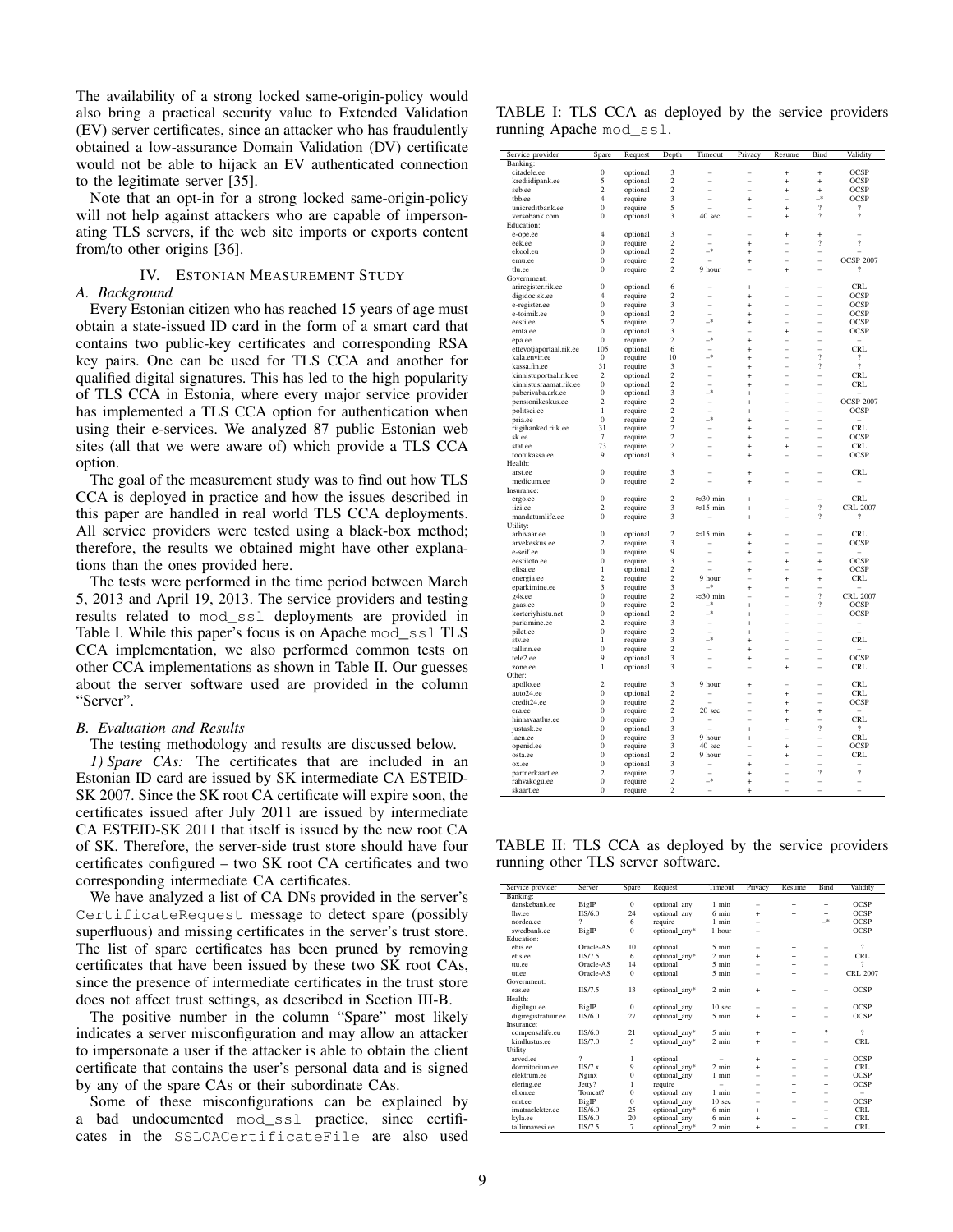to build the server's certificate chain provided in the server's Certificate message. We have found several mod\_ssl tutorials on the Internet in which readers are instructed to place CA certificates of the server's certificate into the SSLCACertificateFile rather than SSLCertificateChainFile. Our observations confirm this narrative, since most of the spare CAs are ones that have also issued a server's certificate.

*2) Missing CAs:* The absence of SK root CA DNs or an empty list of DNs in a server's CertificateRequest message will not create a problem. However, the presence of root CA DNs without intermediate DNs will make TLS CCA fail if the certificate store in the user's browser does not have these intermediate certificates installed. The service providers e-ope.ee, justask.ee, ox.ee and all service providers using Microsoft Internet Information Services (IIS) were found to be missing one or both intermediate CA DNs in their CertificateRequest message.

The service providers g4s.ee, justask.ee, ox.ee and ut.ee were found to be missing the new root CA certificate of SK in their trust store, thereby denying the possibility of using TLS CCA with client certificates issued after July 2011.

*3) Verification Depth:* The verification depth value set by mod\_ssl SSLVerifyDepth directive (column "Depth" in Table [I\)](#page-8-1) was enumerated using the method described in Section [III-C.](#page-3-2) As was explained in Section [III-B,](#page-3-1) the mod\_ssl does not allow limiting intermediate CA certificates that the valid client certificate chain may have. However, at least the length of the chain can be limited using the SSLVerifyDepth configuration directive. The correct value for the Estonian ID card certificate chain is 2, since in addition to the end entity certificate the chain contains intermediate and root CA certificates. However, as can be seen in Table [I,](#page-8-1) almost half of the service providers have extended their verification depth constraint. Although it does not create an immediate threat, the depth constraint of 2 can prevent attacks in certain cases, for example, if the CA mistakenly enables CA trust bits in the end entity certificate and does not have path length constraints in CA certificates as was the case in the TURKTRUST incident [\[31\]](#page-12-30).

<span id="page-9-0"></span>*4) CCA Bound Sessions:* The column "Bind" tells whether the service provider requires the presence of a CCA TLS connection only at the login phase or also after the user has been authenticated and is performing actions in the authenticated environment.

We see that only a few service providers (mostly banks) require a CCA connection also after the authenticated HTTP session has been established. The lack of CCA bound sessions can be explained by the additional complexity of web design that is entailed if the support for password authentication must also be provided. Instead of setting up two URL locations for CCA and non-CCA authenticated users, the service providers set a CCA URL to which the user is redirected only at the login phase, but after an authenticated HTTP session is established (by use of an HTTP cookie) the browser is redirected back to the common server path where CCA is not required. This type of federated authentication approach has more security risks, since the authenticated session is protected only by an HTTP cookie which might be stolen by an attacker capable of impersonating the server, or leaked in another way (e.g., via a cross-site scripting attack). In contrast, TLS key material from a client certificate authenticated TLS session may be obtained by the attacker only if the attacker is able to compromise one of the endpoints.

It is interesting to note that while the service providers tbb.ee and nordea.ee also required a TLS CCA connection after the login phase, the application did not verify whether the client certificate presented was of the same person that was presented at the login phase.

In some service provider web sites we did not have an account; therefore, we could not test if the authenticated session was bound to the CCA or not. For these service providers the rows are marked with a question mark.

*5) Privacy of Client's Certificate:* The column "Privacy" shows whether the service provider protects the privacy of a client certificate by requesting CCA on renegotiation or whether the CCA is performed on initial TLS negotiation and the client certificate is sent to the server over an unencrypted channel.

We see that one third of all service providers do not protect the privacy of client certificates. This can be explained by the mod\_ssl documentation that does not warn about the consequences of configuring the SSLVerifyClient directive in a server-wide context.

Another explanation could be that renegotiation has been disabled on the server side as a temporary fix when the TLS renegotiation vulnerability (CVE-2009-3555) was discovered, and was left disabled even after the TLS renegotiation indication extension [\[37\]](#page-12-36), which fixes the vulnerability, was standardized and implemented in browsers.

*6) CCA Session Resumption:* The column "Resume" indicates whether the server supports TLS session resumption of client certificate authenticated sessions. We see that in mod\_ssl deployments the CCA sessions that have been established on initial negotiation do support resumption, while all deployments (except stat.ee) that require CCA on renegotiation do not support resumption for these sessions. This can be the result of the mod\_ssl bug described in Section [III-D.](#page-3-3)

While most of the service providers fail to resume CCA sessions, the support for CCA session resumption is only important for those service providers who serve the content over a TLS CCA connection after the login phase.

*7) CCA request:* For mod\_ssl deployments the column "Request" shows the value configured by the SSLVerifyClient directive. As described in Section [III-A](#page-2-1) the value require will result in a failed TLS handshake if, for whatever reason, the verification of the client certificate fails. Some service providers use the value optional that will allow the service provider to provide a personalized HTTP response if the client has no client certificate. In all other cases the handshake will fail with an error message provided by the browser.

With non-mod ssl deployments (Table [II\)](#page-8-2) the situation is different. Most of them at the TLS handshake level will tolerate the absence of a client certificate and the presence of any client certificate as long as the client can prove possession of the corresponding private key (marked as optional\_any; optional and require mimics mod\_ssl behavior). If the client provides an invalid certificate, the HTTP error message is returned by the web server or by the application.

We have observed that the service providers compensalife.eu, dormitorium.ee, eas.ee, etis.ee, imatraelekter.ee, kindlustus.ee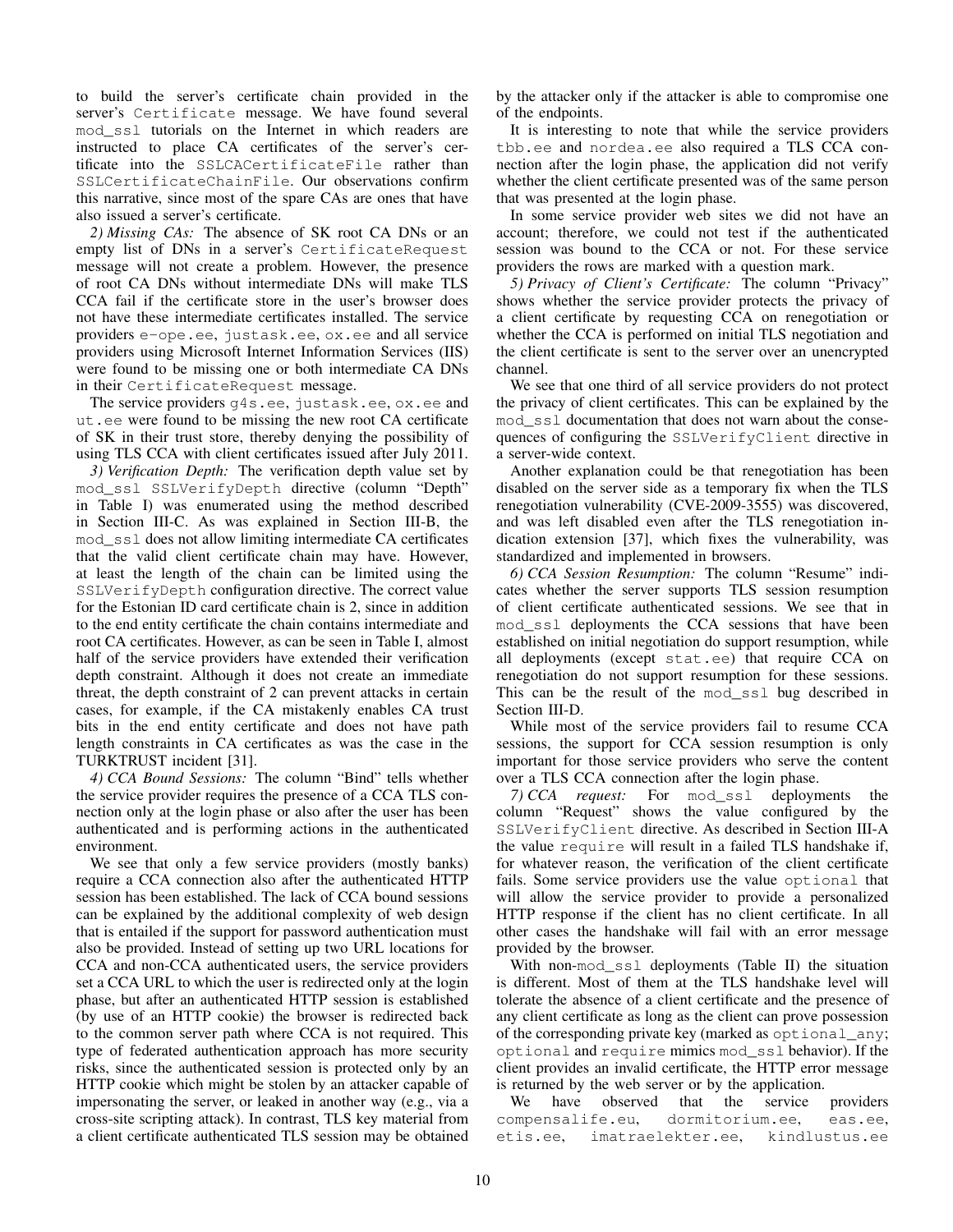and tallinnavesi.ee (all using IIS) allow successful authentication with a qualified digital signature certificate whose key usage is inconsistent with TLS CCA (the certificate key usage extension has only nonRepudiation bit asserted). Apparently this certificate verification step is missed by the IIS server and therefore must be performed by the application. We have informed Microsoft about the flaw.

The service provider swedbank.ee was found to miss not only certificate key usage verification, but also signature verification on a client certificate received. The flaw allowed successful login to any user account if the user ID of the person was known. The service provider has been informed about this flaw and it has already been fixed.

*8) CCA Handshake Timeout Enforcement:* The column "Timeout" shows for how long the handshake can be kept open after the server has sent the ServerHello message, but before the client has sent the CertificateVerify message. In the case of service providers marked "–", we were able to keep the connection open for more than 12 hours. The service providers marked with "\*" had mod\_reqtimeout enabled, but since the CCA was requested on renegotiation, we could still keep the connection open using the method described in Section [III-F.](#page-4-1)

To measure timeout for non-mod\_ssl deployments which did not support empty TLS record fragments (Oracle-AS, danskebank.ee, nordea.ee) and TLS record fragmentation (IIS 6.0), we appended the client's Certificate message with dummy certificates to enlarge the handshake and sent TLS records split into 1 byte TCP packets, one per second.

*9) Client Certificate Revocation Checking:* The validity of authentication certificates issued by SK can be checked using CRLs, which are issued every 12 hours or by using the SK paid validity service provided using OCSP.

To test whether the service provider performs revocation checks for client certificates issued under both SK intermediate CAs, we used two client certificates issued to one of the authors of this study – ID card certificate issued by SK intermediate CA ESTEID 2007 and Digi-ID<sup>4</sup> certificate issued by SK intermediate CA ESTEID 2011.

If access was denied immediately after the certificate was revoked, we concluded that OCSP was being used. If the access was denied only after the serial number of the revoked certificate appeared on CRL, we concluded that CRL was being used. If we could successfully authenticate even after nextUpdate specified in the previous CRL was reached, we concluded that no revocation checks had been performed (marked as "–").

For some service provider web sites we did not have an account; therefore, we could not test whether the revocation checks were performed at the application level after login. In these cases the rows are marked with a question mark.

We observed a strange behavior in the case of the service providers pensionikeskus.ee and emu.ee. When our ID card certificate was revoked, the access using Digi-ID certificate was also denied by the service provider. We suspect that these service providers use LDAP instead of OCSP for certificate revocation checking. According to the ESTEID Certification Policy [\[38\]](#page-12-37), the SK LDAP directory contains only valid unexpired certificates; therefore LDAP can be used to check certificate status. However, these service providers apparently use a fixed organizationName field in the LDAP search query to check the existence of any ID card authentication certificate in LDAP issued to the person, without comparing the certificate in LDAP with the client certificate received. In fact, it is likely that more service providers marked "OCSP" use LDAP for revocation checking.

The use of LDAP for revocation checking in addition to CRL and OCSP has a security advantage, since not only can the serial number of the certificate be verified, but the whole certificate. This allows the detection of fraudulent certificates that have been issued with the serial numbers of legitimate ones, as seen in the DigiNotar compromise [\[28\]](#page-12-27). However, since the SK LDAP traffic is not cryptographically protected [\[39\]](#page-12-38), it cannot be trusted since an attacker might be able to perform a MITM attack between the service provider and SK LDAP.

When testing handshake timeout enforcement, we observed that in the case of the service providers apollo.ee, energia.ee, laen.ee, osta.ee and tlu.ee the TCP connection was closed shortly before the time specified in nextUpdate of CRLs was reached. Apparently these service providers use a non-graceful Apache restart after updating CRLs.

*10) Other Observations:* We did not observe any service provider using window.crypto.logout() to implement CCA logout functionality.

The service provider seb.ee was the only one that, after we logged out and tried to login, was able to detect that the TLS CCA session established on the previous login was being used. However, the service provider was still not able to clear the TLS session on the server side and asked the user to restart his browser in order to re-authenticate.

It was observed that TLS implementations of the service providers ehis.ee, elion.ee, g4s.ee, hinnavaatlus.ee, iizi.ee, nordea.ee, ox.ee, parkimine.ee, tbb.ee and ttu.ee did not support the TLS renegotiation indication extension [\[37\]](#page-12-36) that fixes the TLS renegotiation vulnerability (CVE-2009-3555).

#### V. OUR RECOMMENDATIONS

<span id="page-10-0"></span>*A. For Service Providers*

For service providers deploying TLS CCA with the current options available, we suggest they ensure that:

- There are no spare CA certificates in the SSLCACertificateFile.
- The CA certificates that are direct issuers of client certificates are specified in the SSLCADNRequestFile.
- *•* Additional checks are performed at the application level to verify that the client certificate is issued by the intermediate CA intended (at least the issuer name of client certificate should be verified).
- The SSLVerifyDepth constraint is configured to the minimal value required.
- The SSLVerifyClient directive is specified in a directory context in order to perform TLS CCA on renegotiation, thereby preserving the privacy of the client certificate.
- An Apache module such as mod\_reqtimeout is correctly used to enforce the CCA handshake timeout.
- *•* Client certificate revocation checks are performed and if LDAP is used, the full content of the client certificate is compared to the one found in the LDAP directory.

<span id="page-10-1"></span><sup>4</sup>Estonian residents may also obtain a Digi-ID smart card. The only difference to an ID card is that it cannot be used for physical identification and the organizationName attribute of subject DN in Digi-ID authentication certificate contains "ESTEID (Digi-ID)" instead of "ESTEID".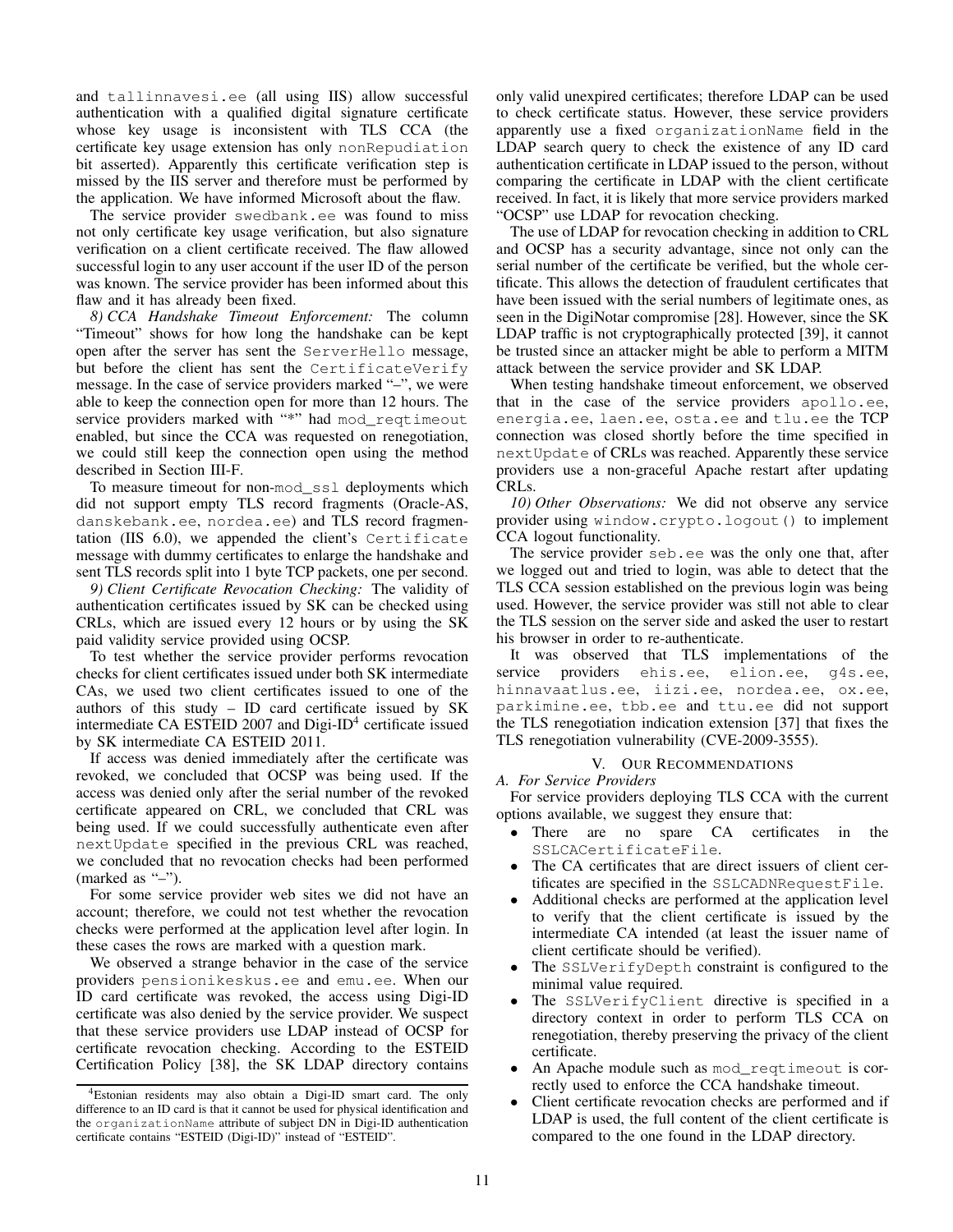- *•* To implement the CCA logout functionality, the Firefox specific window.crypto.logout() function and the Chrome workaround described in Section [III-I](#page-5-0) are used.
- *•* Until decent TLS CCA audit functionality is available in mod\_ssl, the cipher suites providing perfect forward secrecy are disabled (unless forward secrecy is more important than availability of an audit trail) and a packet capture of TLS traffic is saved.
- In the case of highly sensitive services the authenticated session is bound to TLS CCA (although this has a negative performance impact due to the mod\_ssl bug described in Section [III-D\)](#page-3-3).

Meanwhile, we encourage service providers all over the world to implement a PKI-less TLS CCA option as described in Section [III-J.](#page-7-0)

#### *B. For mod\_ssl Developers*

As a relatively simple improvement, the mod\_ssl bugs [\[7\]](#page-12-6), [\[8\]](#page-12-7) and [\[13\]](#page-12-12) should be fixed, and other undocumented issues pointed out through this paper should be reflected in the official mod\_ssl documentation [\[5\]](#page-12-4).

Next, we suggest a mod\_ssl redesign that would provide a flexible yet simple and secure configuration for most TLS CCA use cases. We suggest three configuration values for the SSLVerifyClient configuration directive:

- none CCA is not required (current none behavior)
- *•* require\_success require successful CCA or TLS handshake fails (current require behavior)
- *•* require\_any optionally request any client certificate.

The environment variable SSL\_CLIENT\_VERIFY\_RESULT should be set based on the verification result – NONE, SUCCESS or FAILED:*reason* (the verification must fail on the first error to reduce DoS attack vectors).

In addition, the certificate chain building process should succeed when any certificate loaded in the trust store is reached. This will allow enforcement of verification using a specific intermediate CA certificate and authorization of specific client certificates by storing them directly in the trust store.

The SSLVerifyClient value require\_success is useful for closed deployments where no HTTP requests should be processed for unauthenticated clients. On the other hand, the value require\_any gives the opportunity for an application to provide a personalized error message in the case of CCA failure, and at the same time allows client certificates to be used just as a transport for the public key whose authenticity is established by an out-of-band mechanism (PKI-less CCA).

In order to enable TLS CCA re-authentication, we recommend that a special response header (e.g., X-TLS-Reset) is introduced, which, if set by a server-side application, would force mod\_ssl to delete an associated TLS session after returning the response.

Finally, the application level should have access to both the timestamp that specifies the freshness of the proof given in the TLS CCA process, and to the certificate chain used in the verification process. The logging of decrypted TLS handshake messages as described in Section [III-H](#page-5-1) should also be implemented.

#### *C. For Browser Vendors*

The browser vendors analyzed in this study can relatively easily improve the security and usability of TLS CCA by:

- *•* Showing a warning message that informs about the privacy leak if the client certificate is requested on initial negotiation.
- *•* Clearing the cached client certificate choice if the TLS CCA handshake fails (applies to Firefox and IE).
- *•* Using the Expect: 100-continue mechanism when sending large HTTP POST requests over TLS.
- *•* Making the client certificate used for the CCA to the server on the previous occasion the default certificate choice in the client certificate selection window.

A bigger challenge, however, is to standardize the JavaScript API. This could be used separately to:

- delete the TLS session cache from the client side, thereby providing support for client certificate re-authentication in the background (as an alternative to the server-side X-TLS-Reset mechanism proposed);
- *•* forget client certificate choice cached by the browser, thereby providing TLS CCA logout functionality.

In addition, we encourage extension of the HTTP Strict Transport Security policy [\[34\]](#page-12-33) mechanism with opt-in for strong locked same-origin-policy.

#### VI. RELATED WORK

<span id="page-11-0"></span>Ristic, in his SSL Labs research effort [\[40\]](#page-12-39) sets out TLS deployment best practices, gives a TLS server rating guide, and performs an Internet TLS survey that analyzes TLS server deployments on the Internet. However, his work does not cover aspects of TLS CCA.

Hess et al. in [\[41\]](#page-12-40) describe the TLS protocol-related limitations of CCA. While the issues listed there can be a limitation in specific use scenarios, they are not a stumbling block for everyday TLS CCA use. Some limitations enumerated in that study, such as client certificate disclosure, can be easily solved by renegotiation as described in this paper.

Dietz et al. in their work [\[42\]](#page-12-41) give a list of reasons why TLS CCA does not work in today's web. In our opinion, all the issues listed there (with the exception of the portability issue) could be solved if the recommendations provided in this paper were implemented.

Fahl et al. in [\[43\]](#page-12-42) and Georgiev et al. in [\[44\]](#page-12-43) perform a large-scale study researching how TLS server certificates are verified in non-browser software. By contrast, we focus on how certificate verification is performed in server-side software to authenticate a client.

#### VII. CONCLUSION

<span id="page-11-1"></span>In this paper we have described several issues related to TLS CCA use in practice and have provided a list of solutions that can be implemented at an application level without requiring changes to the TLS protocol. While this study has shown that there is a room for improving TLS CCA implementations, the Estonian example shows that the problem of establishing a secure user identity on the Internet has a solution, and more importantly the solution works in practice. We hope that the suggestions for improvements provided in this paper find support in the respective communities, thereby leading to the spread of TLS CCA use on a much larger scale.